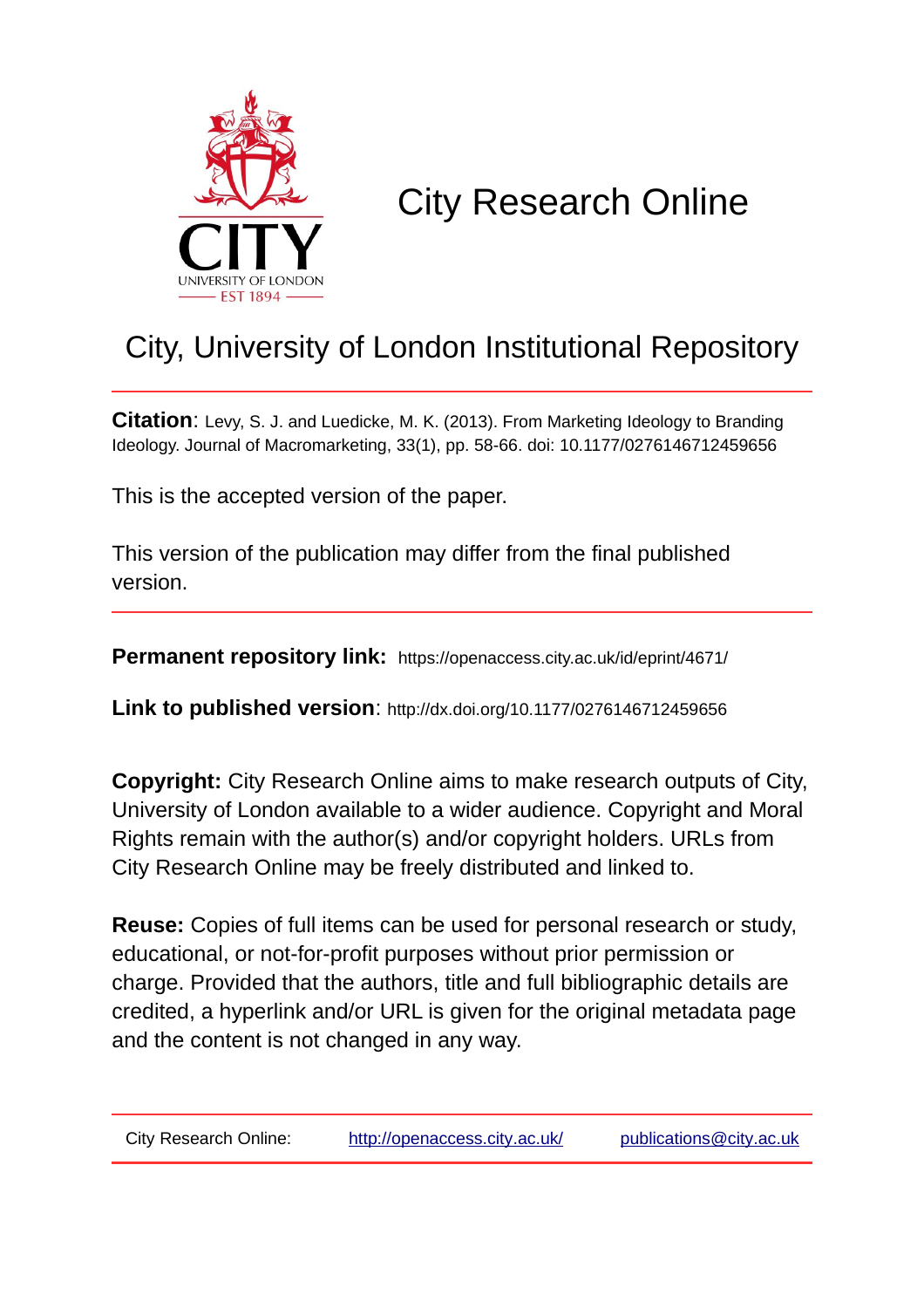# **From Marketing Ideology to Branding Ideology**

Sidney J. Levy

University of Arizona

Marius K. Luedicke

University of Innsbruck

This special issue of the Journal is concerned with the globalization of marketing ideology. That topic raises the questions of what constitutes a marketing ideology and what might be its status on the global scene. The different approaches adopted in this special issue acknowledge the breadth of the topic and illuminate the intersection of marketing with the basic forces of cultures, politics, religion, conflicts, and a dismal financial debt crisis in the Western nations. To gain perspective, it seems relevant to observe the historical trajectory of marketing ideology and its likely continued path. To this end, we trace marketing ideology from a  $19<sup>th</sup>$  century premarketing ideology, to its initial focus on production/distribution technology, to its early  $20<sup>th</sup>$ century focus on customer orientation and branding, to its current focus on network conversations and the significance of modern brand ubiquity. Using these insights, we then discuss two perspectives on future development and raise some potentially relevant questions.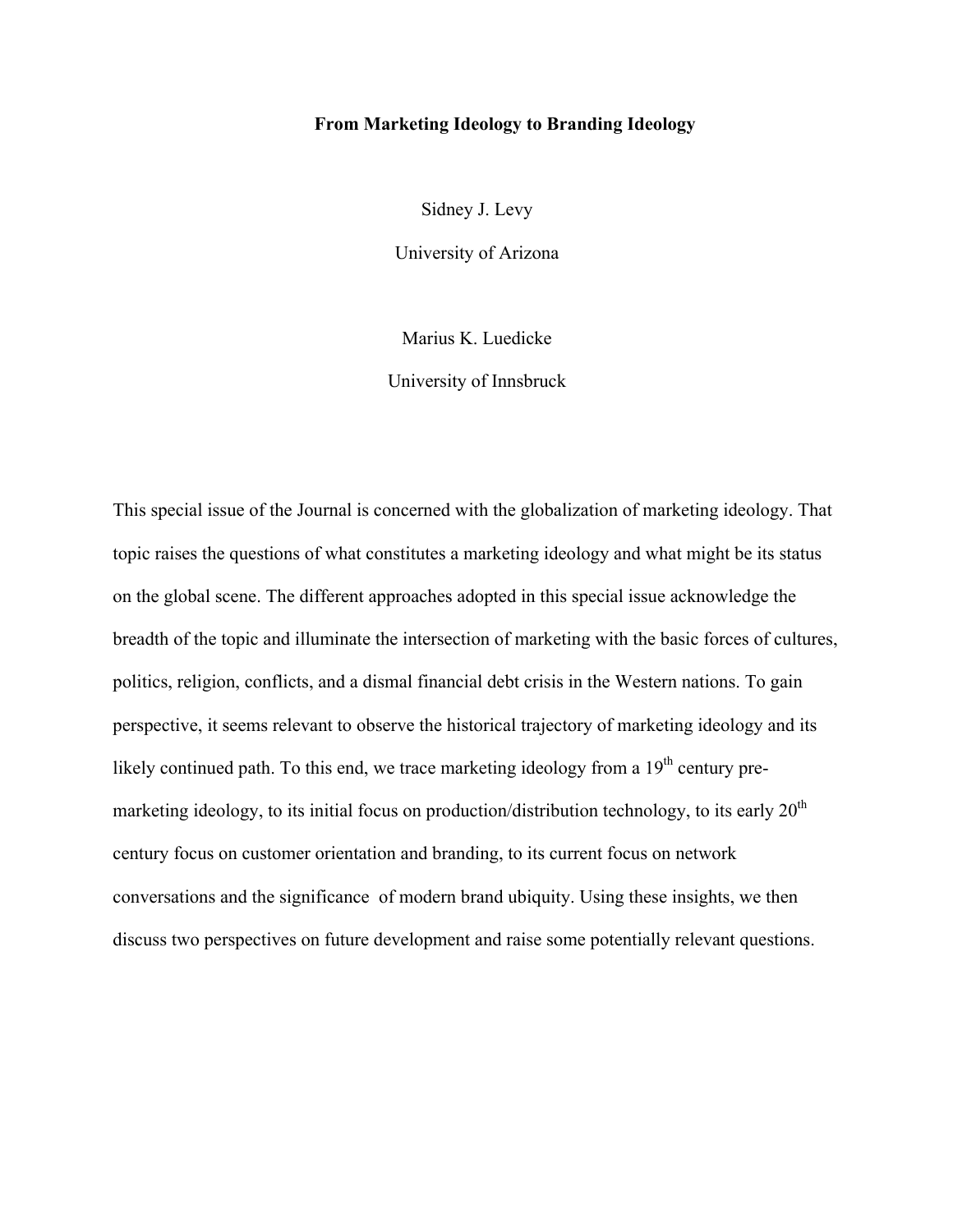#### **Introduction**

The different approaches adopted in this special issue acknowledge the breadth of the topic "globalization of marketing ideology" and illuminate the many intersections of marketing with the basic forces of cultures, politics, religion, conflicts, and a dismal financial debt crisis in the Western nations that will not be quickly resolved. To gain a historical perspective, our commentary addresses three questions: What is a marketing ideology? How did it change over time? And what are its current and potential trajectories within the global economy?

Borrowing from Crockett and Wallendorf (2004, 512), we define a marketing ideology as a world-view found among marketing practitioners, researchers, and commentators, including ideas and values that cohere, that are used publicly to justify marketing action, and that shape and are shaped by market interactions and political regulations. Any marketing ideology defines objectives, strategies, and research topics, and often contains a causal narrative of how marketing helps to increase the wealth of the nation(s) (Crockett and Wallendorf 2004, 512). "Cognitively, ideology refers to what one 'sees' and responds to in the social world" (Dawson 2001, 4-5).

When marketing ideology is a particular world-view that prevails among marketing practitioners, researchers, and the general public at a particular time and context, it appears worthwhile to visit its historical path and try to imagine its future. Towards this end, we will distinguish four key historical eras including their predominant marketing world-views, sets of ideas and values, and academic research foci. Then we will use these insights to develop ideas about what may lie beyond the present day.

#### **Marketing Ideology pre-1900: Mercantilism & Virtuous Tradesmen**

Although writers such as Aristotle and Plato have commented (adversely) on the nature of trade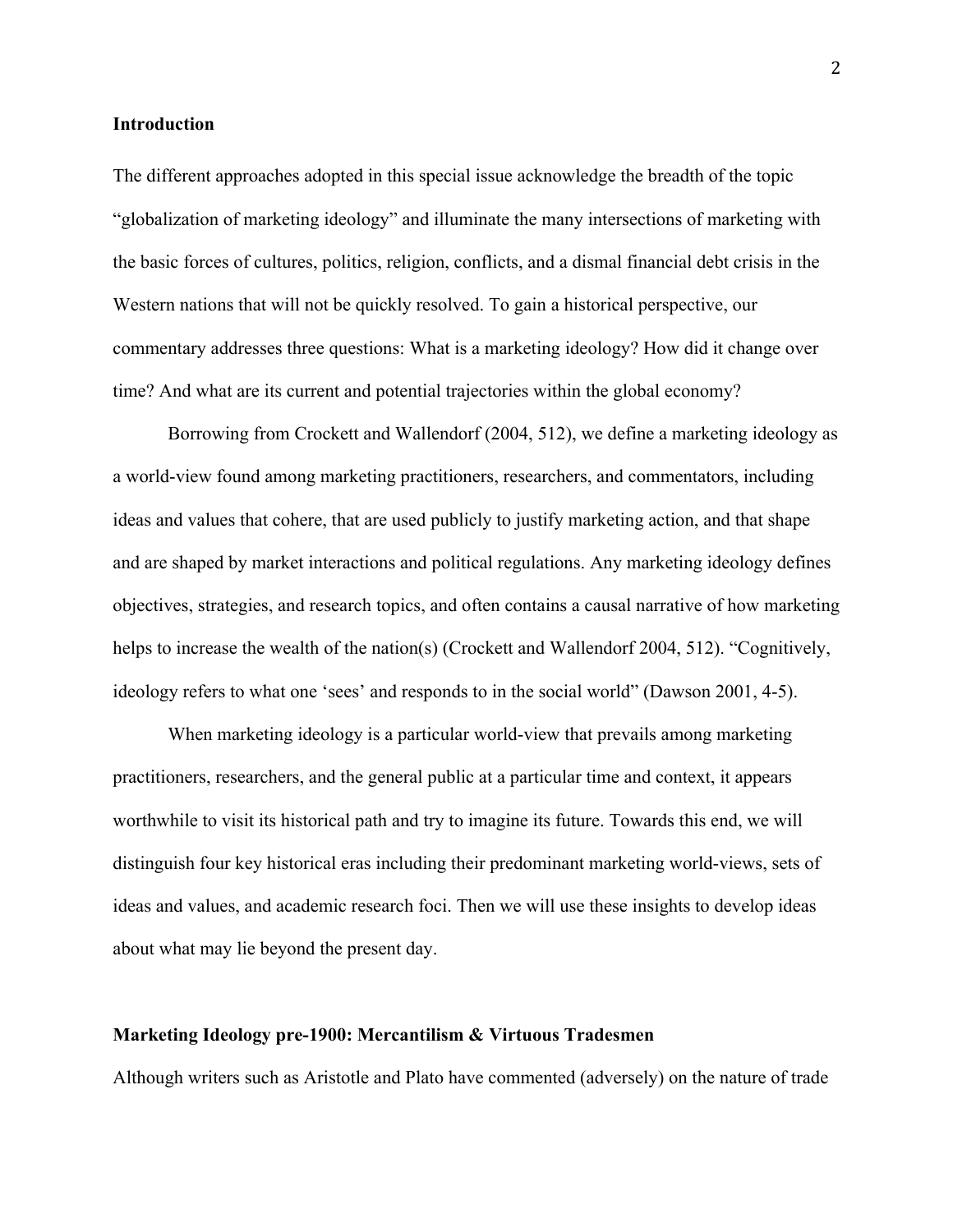as early as 350 B.C., Renaissance and Enlightenment thinkers brought more specific attention to the way commerce ought to proceed. As E. H. Shaw (1995) notes, four key textbooks from the 16<sup>th</sup>, 17<sup>th</sup>, and 18<sup>th</sup> centuries - i.e. "The Marchants Avizo" (Browne 1957 [1589]), "An Essay on Drapery" (Scott 1635), "The Complete Tradesman" (Merchant 1684), and "The Complete English Tradesman" (Defoe 1726) - mainly discuss facts, data, and practical actions that characterize good tradesmen. During that period, the commercial ideology was shaped by mercantilism (Smith 1977 [1776]), a system with strong government control, monopolies, high tariffs, search for exotic substances to serve elites, and exploitation of colonial resources.

As Mark Tadajewski (2009) points out, the practice of marketing served consumer needs well before doing so arose as the "marketing concept." That is clearly manifest from the attention to customer preferences displayed on ancient Roman brothel walls in Pompei to the provision of coffee, tea, and sugar documented by Woodruff Smith in his delightful volume on *Consumption and the Making of Respectability, 1600-1800.*

The mercantilist world-view was guided by the belief that, to please God, a merchant had to protect his reputation by paying his bills. It also perpetuated the idea that international trade is a zero-sum-game. Hence, marketing protagonists of the time believed that not technological progress but imperialist acquisitions expanded the economic wealth of their country. This notion aligns with Thomas R. Malthus's--then popular and now frequently reiterated-- notion of limited resources and his related warning that the earth will eventually fail to provide its rapidly growing population with basic resources (Malthus 1809), an issue again being debated in the media with the announcement of the birth of the seven billionth child and the dire effects of global warming.

#### **Marketing Ideology 1900 – 1945: Production & Distribution**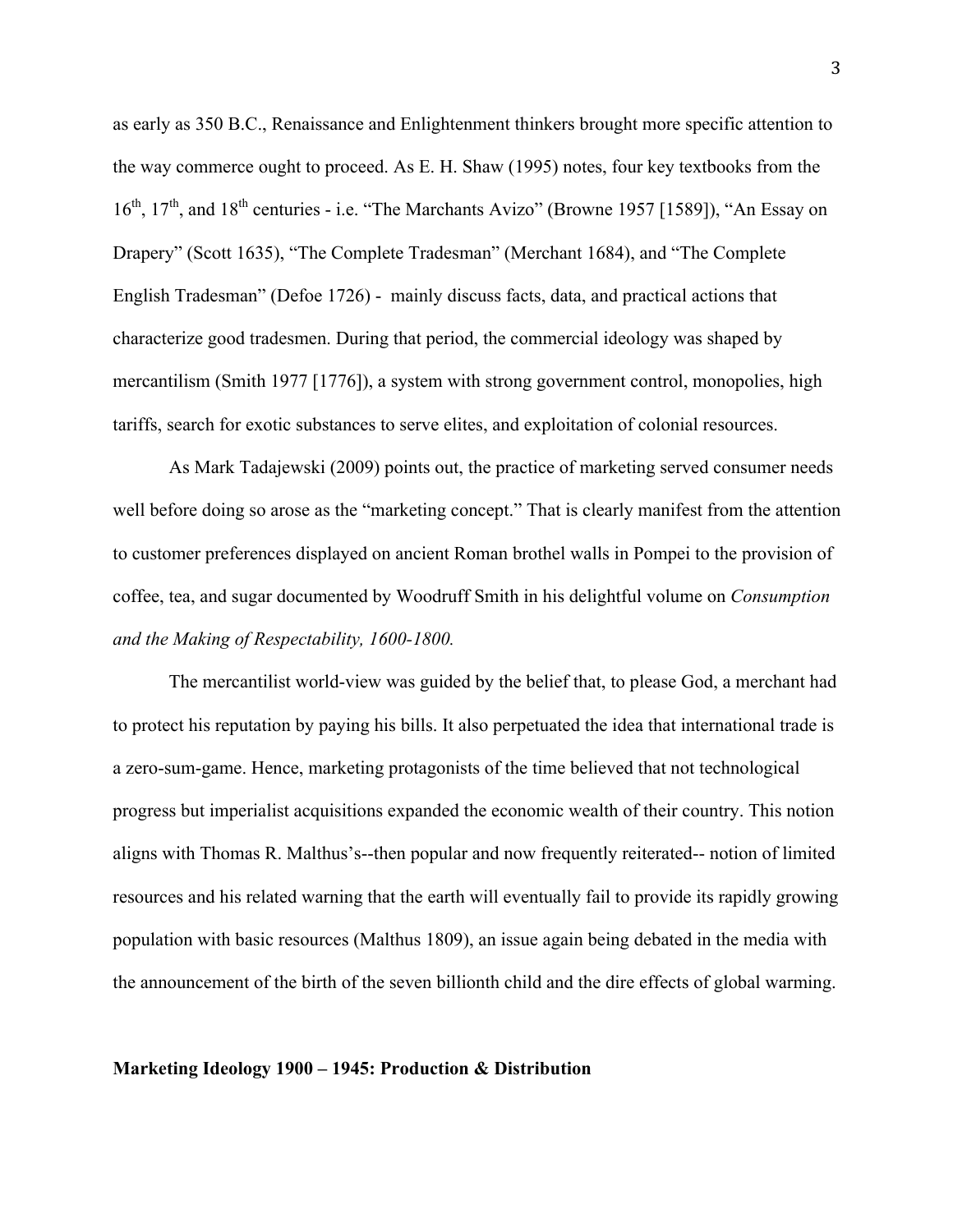Marketing activity certainly began with the first human exchanges, but as readers of the Journal are no doubt aware, the modern idea of marketing arose about 100 years ago in the wake of major technological innovations deriving from the industrial revolution. The social climate at the turn of the 20<sup>th</sup> century was inspired by a strong economic upswing. Salesmen were perceived of as a "proud symbol of American commerce," (Converse 1959, 2) and business barons like Morgan, Rockefeller, and Carnegie became the idols of an adventurous and upcoming free market society . The washing machine, the refrigerator, and affordable motorized vehicles were introduced to the markets, and, by using their dollars, people began to "vote" on a product's success or failure (Hotchkiss 1938).

The nature of market exchange, after periods of intimate subsistence trade among families and face-to-face barter within and among tribes (Malinowski 1961), had fully developed a system of exchanging goods for money, which included the rise of the traveling salesmen trundling across the land in their "coupes" to show samples and take orders. As the marketplace gradually expanded through the benefits of new preservation and transportation opportunities, practical concerns with market distribution sparked the emergence of marketing practice, science, and ideology. When Fred W. Powell (1910) first used the term "marketing" in the *Quarterly Journal of Economics* he addressed problems of distributing Californian fresh fruits to East-Coast consumers. Major contributions on organizing market distribution followed by Butler (1917), Brown Jr. (1925), Cherington (1921), Clark (1924), Converse (1927), and Maynard et al (1939) soon after.

The years following World War I, up until Black Friday, Oct. 10th, 1929, were often characterized as the Golden Twenties (Bubik 1996), as the "Merchandizing Era," (Hotchkiss 1938, 241), and the "chain store decade" (Converse 1959, 37). Marketing activity was on the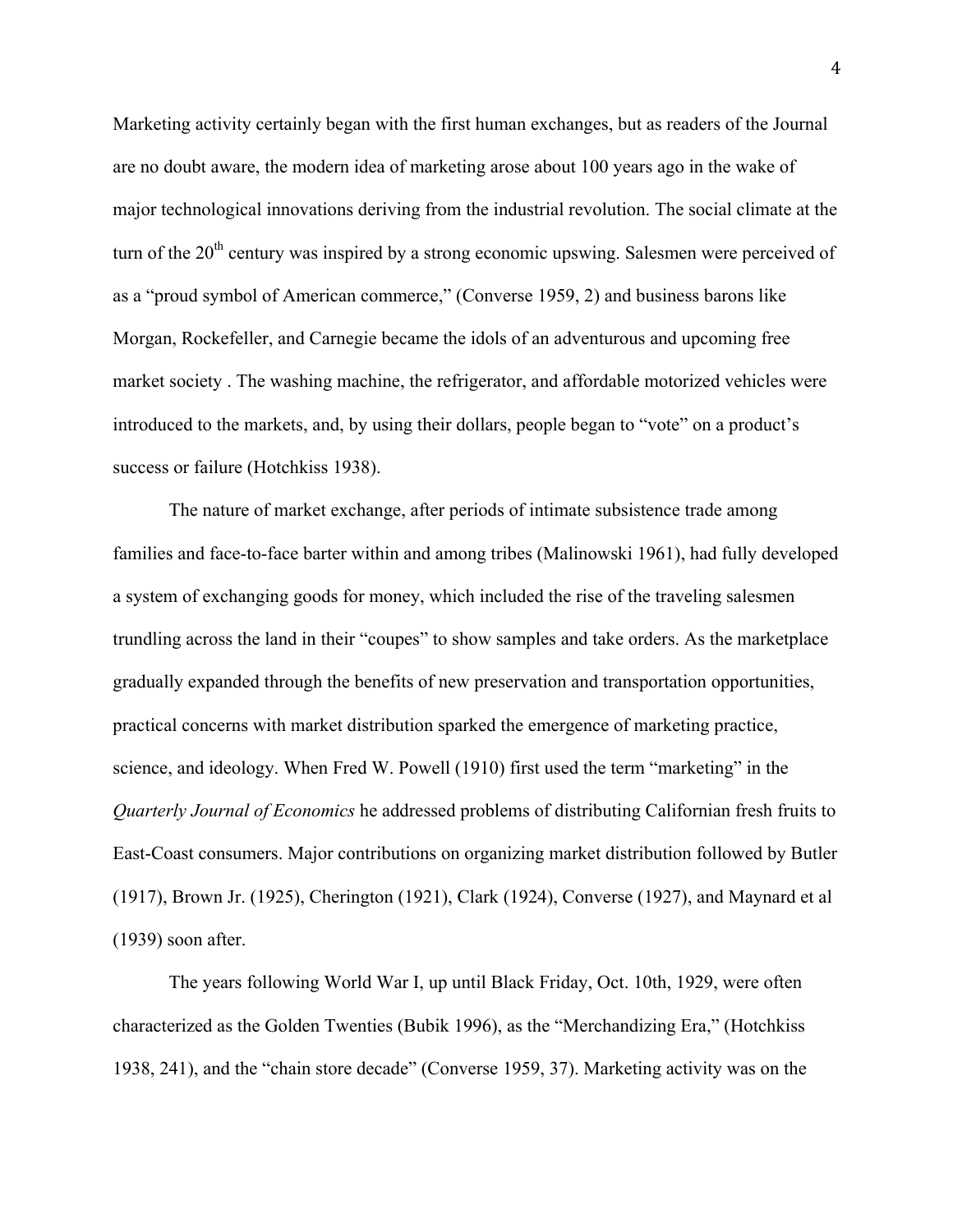rise, and the marketing ideology expressed a world-view that featured a successful marketer as a person who profitably mastered the complexities of national advertising campaigns, sales management, and strategic product policy. In the decade from 1920 to 1930, 29 books on general marketing were published that summarized the rising body of marketing knowledge (Bartels 1988, 358). In the 1930s, institutions such as the "American Marketing Association" (1937) and the "Journal of Marketing" (1936) were founded to organize and support the emerging marketing research and practice.

Concomitant with the rise of marketing activity and the consumer mass market was the rise of criticism of it and the need to control it. Building on the "muckraker" tradition, the Food and Drug Administration was created to protect the public interest. Also, by the middle of the 20th century, scholarly research had developed such marketing notions as a call for customer orientation by Shaw (1912), which later grew into the "marketing concept." Clark suggested the elimination of middlemen in 1924, an idea that became *en vogue* again with the rise of digital disintermediation in the Internet economy around the 2000s years. At the other side of the sales counter, with the growth of competition and the ability to make choices, consumer resistance became a topic and phenomenon of interest in the 1930s (Fisk 1967). In addition to criticism and regulatory control was added the idea of self-control or the social responsibility of marketing action (Fisk 1967; Lazer 1969), and now thrives under the notion of sustainable, positive, or green marketing (section adopted from Luedicke 2006).

The early modern marketing ideology was a pragmatic one. Edmund Brown (1925, 3) of the University of North Carolina defined marketing as "the process of transferring goods through commercial channels from producer to consumer." That definition implies a service orientation, as if marketers were primarily facilitators and providers, executing a quartermaster function for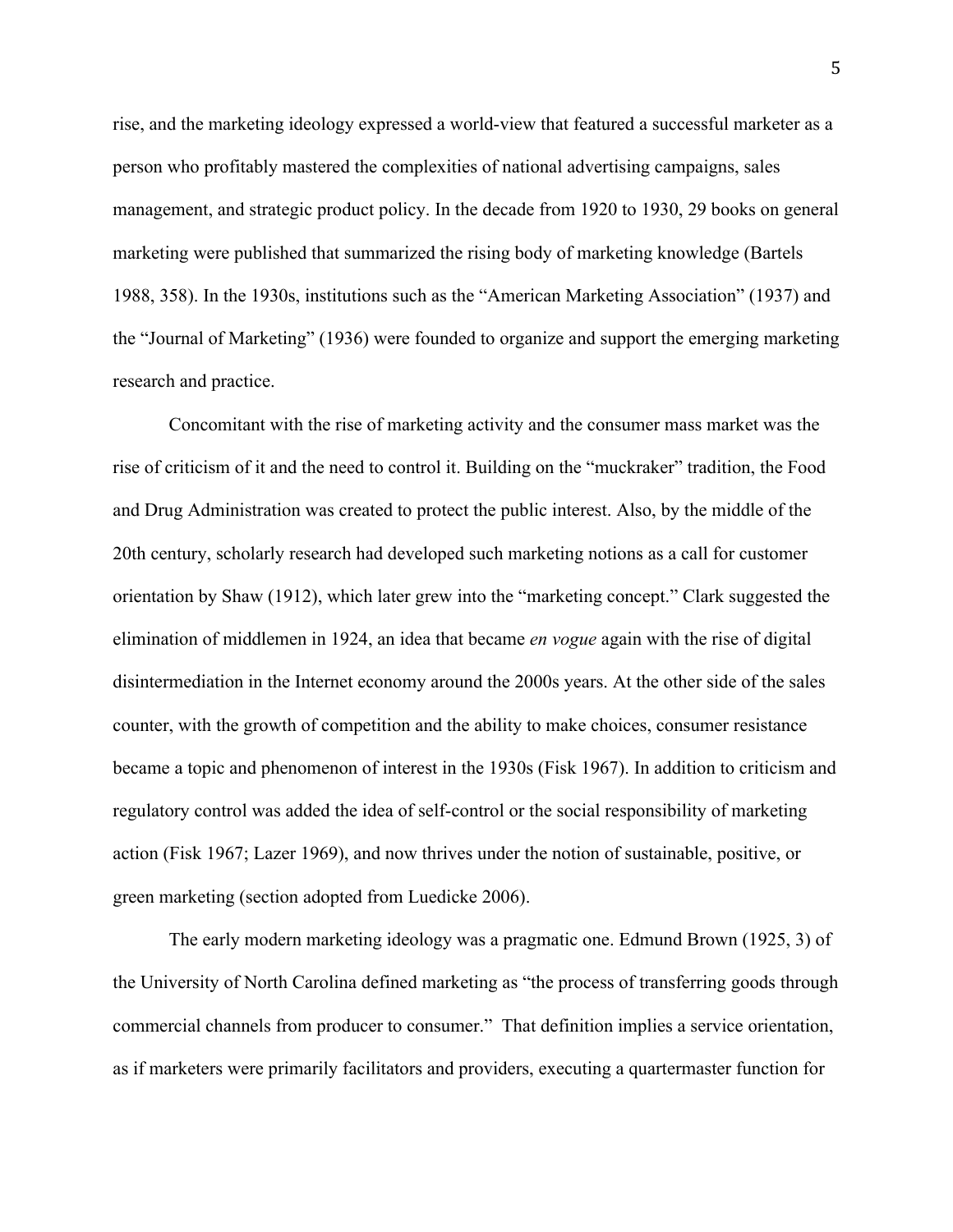society. But for the word "commercial," which inserts the profit motive, the marketing ideology seemed centered on the marketers' noble pursuit of supplying war-scarred consumers with that they needed and wanted. Practitioners and scholars thus focused on improving the ability to produce goods beyond the level of subsistence, to make them available for exchange, to profit from the division of labor and its competitive advantage, and to use the new equipment for communication and distribution. Brown (1925, 3) also argued from his inductive scientific stance that every economic problem could be viewed both as an individual concern and as that of society. Brown's thinking reflected the view of marketing as a function whose primary goal was to advance processes and technologies that are directly required to place goods in the consumer's possession, thus elevating the study of marketing channels and logistics (Stern & El-Ansary 1977).

This technology-focused marketing ideology was a nuts-and-bolts one, like that from the earlier centuries but without their moral admonitions. It rather uncritically took a free market system with little regulation for granted and it did not place much emphasis on the consumer because generating sales had not yet become the defining engine of the commercial system.

This ideology's time was a transitional period. Consumers responded to marketing ideology and practices by buying at unprecedented rates. But they also began to demand "information and protection" from market forces and asked for "quality merchandise commensurate with the price they pay" (Dameron 1938, 271; Sorensen 1941). This development reflected the notion that the marketing ideology had adopted a propensity to overprice and deceive to make ends meet in an increasingly competitive environment. Detractors such as Ralph Nader and *Consumers' Reports* criticized industry practices and government agencies intervened. The Good Housekeeping Seal of Approval was a response to this situation along with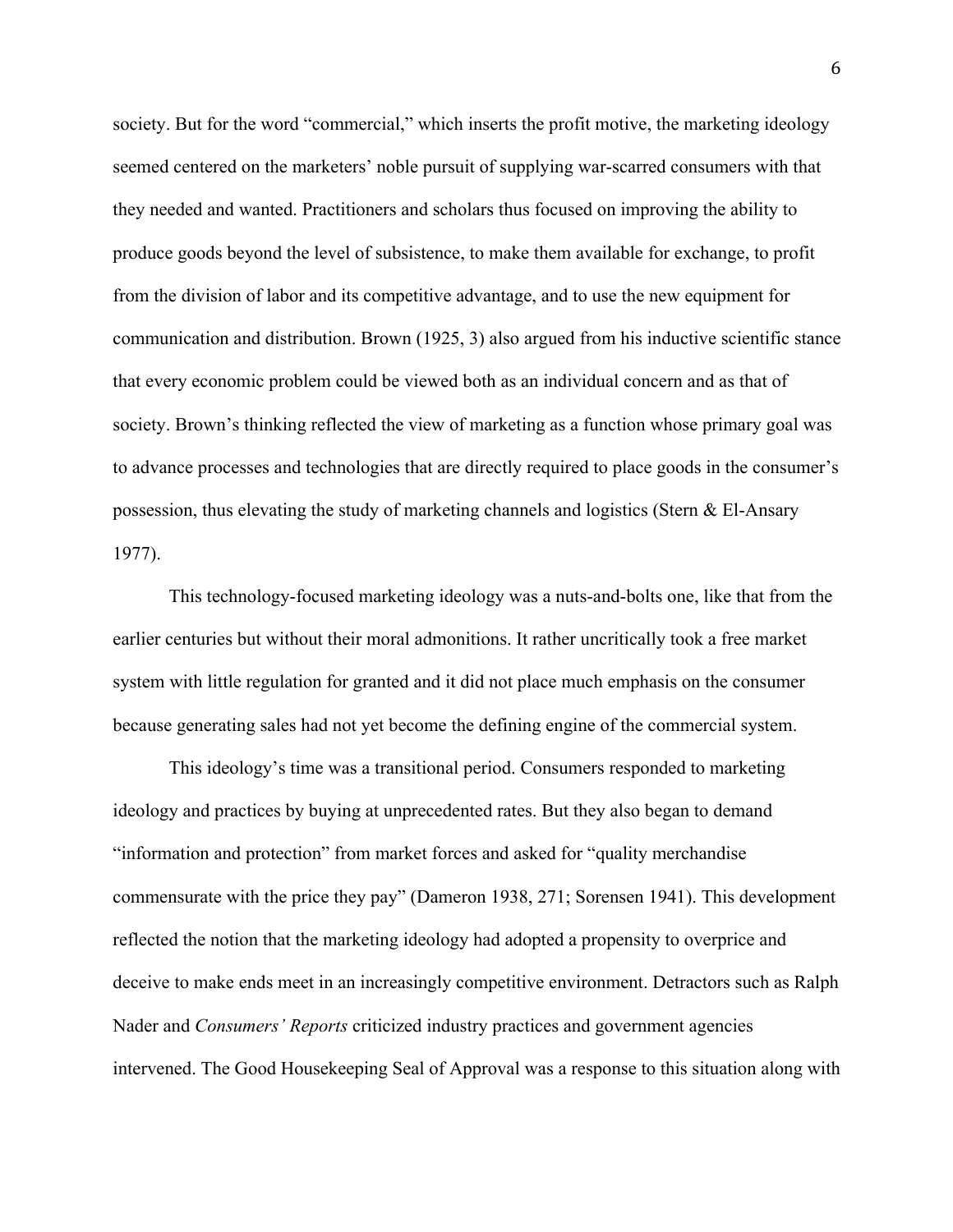the rise of warranties and the Sears Roebuck & Co. promise of Guaranteed Satisfaction.

#### **Marketing Ideology 1945-1989: Customer Orientation & Brand Competition**

Throughout the Cold War period from 1945 until 1989, the development of production, distribution, and sales technologies, and their ramifications continued to flourish. But the post-World War II marketing environment was different. The newly rebuilt production lines provided plenitude, competition, and an abundance of choice. This state of affairs entailed two significant changes in marketing ideology; the rise of marketing as a "concept" of "customer orientation" on top of a "function" centered on sales and distribution, and the rise of "brands" that producers and consumers use as symbols and differentiation marks.

The linchpin article capturing the first of these shifts was Robert Keith's "The Marketing Revolution," that appeared in the *Journal of Marketing* in 1960, formulating The Marketing Concept. Keith asserted the emerging notion that meeting the needs of consumers was the starting point for successful, profitable marketing. The marketing concept led to an intensified interest in the human aspects of the marketplace, and that interest fueled the explosive growth of marketing research. In the 1960s, marketing scholars began to develop powerful marketing management concepts and behavioral theories that are still in use today (Bubik 1996; Fullerton 1988). The most prominent examples are McCarthy's *4 P's* (1964), Borden's *Marketing Mix* (1965), Ajzen and Fishbein's *Measurement of Mental Attitudes* (1970), the Boston Consulting Group's *Portfolio Matrix* (ca. 1970), Porter's *5-Forces* (1979) and the *SWOT analysis* (ca. 1978). Next to these managerial approaches, psychological and sociological theories and methods had begun to broaden marketing research and practice. Managers of competing brands sought to better understand the increasing segmentation of the mass markets. In trying to account for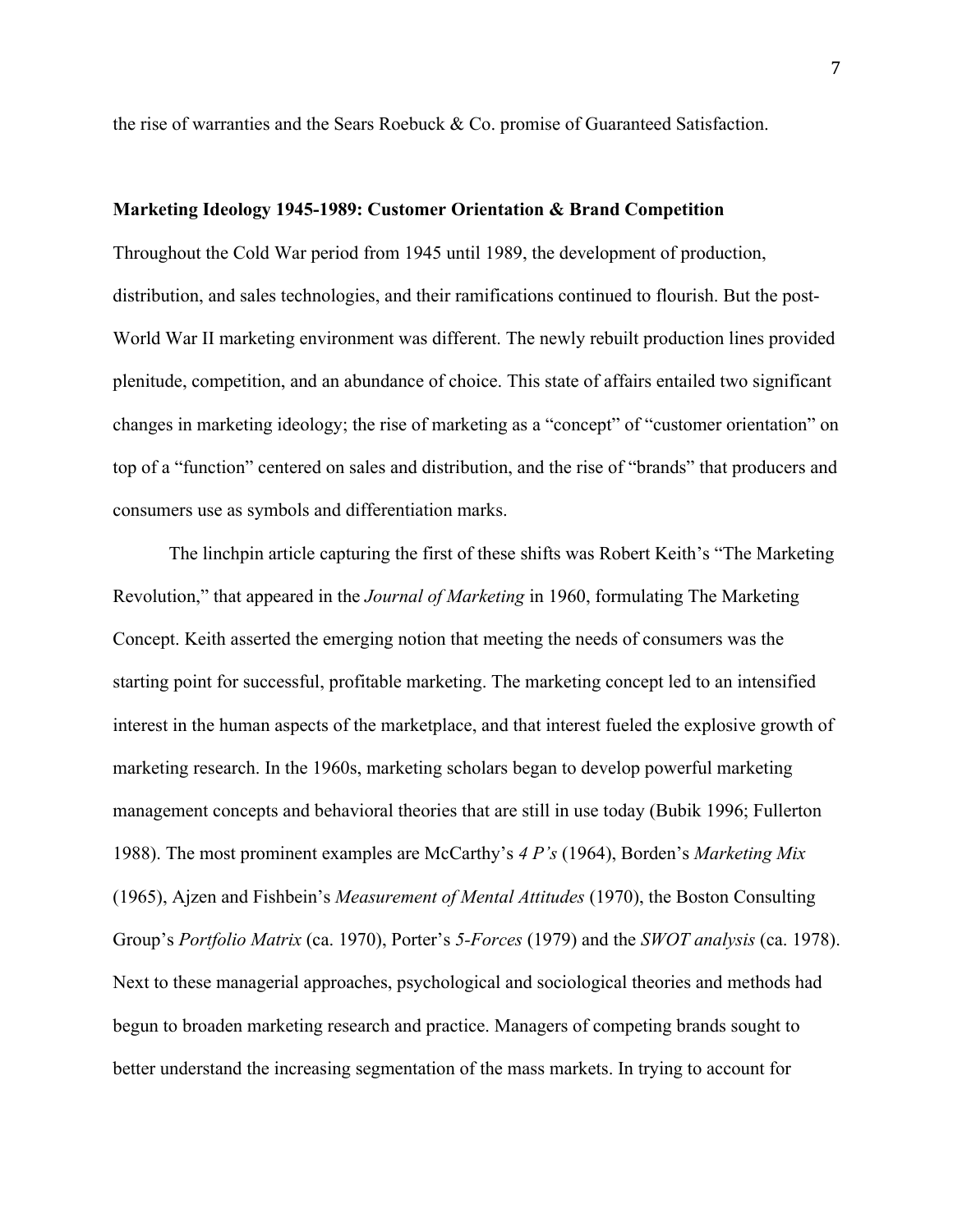consumer segmentation, however, broad stroke demographic information became unsatisfying and less sufficient.

The radical turn from selling material to satisfying consumer desires sparked an inevitable progression from an ideology of marketing as a function concerned with distribution, towards an ideology of marketing as a concept concerned with customer orientation. Levy addressed this newly emerging, consumer-centric ideology in 1963 by defining marketing as "a process of providing customers with parts of a potential mosaic from which they, as artists of their own lifestyles, can pick and choose to develop the composition that for the time may seem the best" (Levy 1963, 150).

This shift from the seller's perspective to appreciation of the customer's motivations and perceptions entailed the second significant change in marketing ideology of this era. As (Schwarzkopf 2008, 31) recounts, it "was not before the mid-1950s however and the arrival of David Ogilvy on Madison Avenue that the idea of the brand image became a common staple within the global advertising industry [...] The British immigrant to the US, Ogilvy, had read about the notion that a brand held holistic and personal characteristics in a Harvard Business Review article by Sidney Levy and Burleigh Gardner in March 1955 […]. The article under the title 'The Product and the Brand' was a revelation for Ogilvy and the rest of the advertising world."

In their influential study, Gardner and Levy (1955) argued that marketers acted mainly on the basis of two ostensibly prevailing consumer motives, "(a) the striving to be economical and (b) the desire to emulate people of higher status." And that marketing professionals thus built their strategies around the proverbial "idea that housewives [were] preoccupied solely with the whiteness of their laundry" (Gardner and Levy 1955, 34). Based on innovative socio-cultural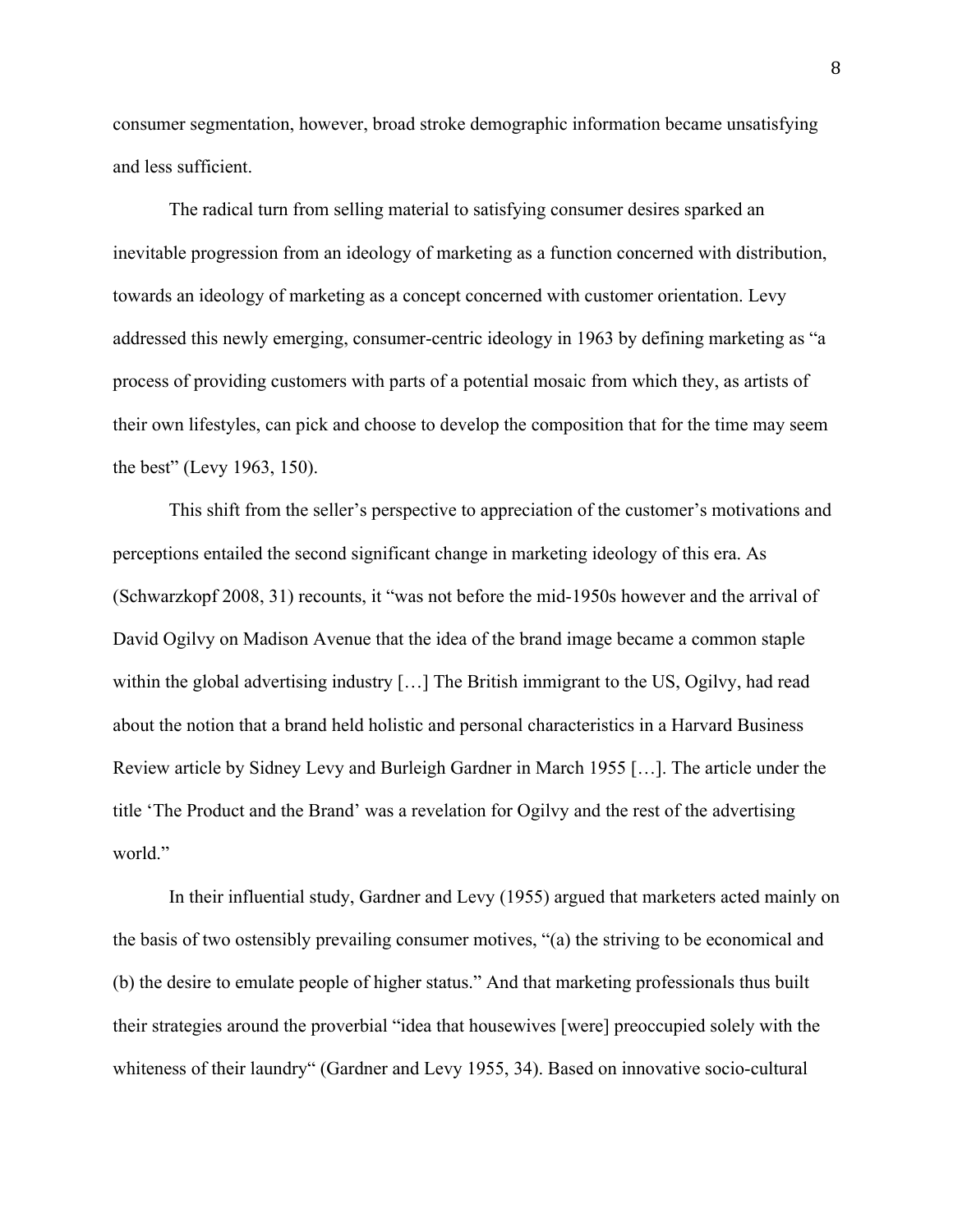research, Gardner and Levy showed that consumers' have (symbolic) brand images and more complex perceptions, thoughts, feelings about brands than marketers acknowledged.

The rising concept of the brand helped marketers to define their buyer segments and give focus to managers' concern with competing successfully by gaining and retaining brand enthusiasts (Bastos and Levy 2011). The vocabulary grew to reflect these changes. To the formulations indicated by "brand name" and "brand image" were added notions such as "brand switching" and "brand loyalty" that altered the world-view of the marketing people.

Consumers and critics continued to respond vigorously with their purchasing and their criticisms. Vance Packard (1977) blamed *The Hidden Persuaders* and marketers were accused of creating artificial problems such as bad breath or yellow teeth only to sell Listerine mouthwash and whitening tooth-paste; for discriminating against buyers of different races (Sexton 1971), or of hijacking public realms through sponsorship. The media constituted a major force that influenced both branding developments and consumer criticism at the time. Moore and Reid (2008, 24) highlight this point by framing the evolution of branding as "a phenomenon that could have only occurred starting at the end of the nineteenth century and into the twentieth century, due to the media (TV, radio, print advertising, e-marketing, etc.)."

This period's market ideology, which was focused on customer orientation and branding, was best suited to creating and satisfying consumers' needs within an increasingly competitive market environment. But it was not yet attuned to facing online social media, the rise of Eastern markets, or truly global brand competition.

### **Marketing Ideology 1989 - 2011: Network Conversations & Brand Ubiquity**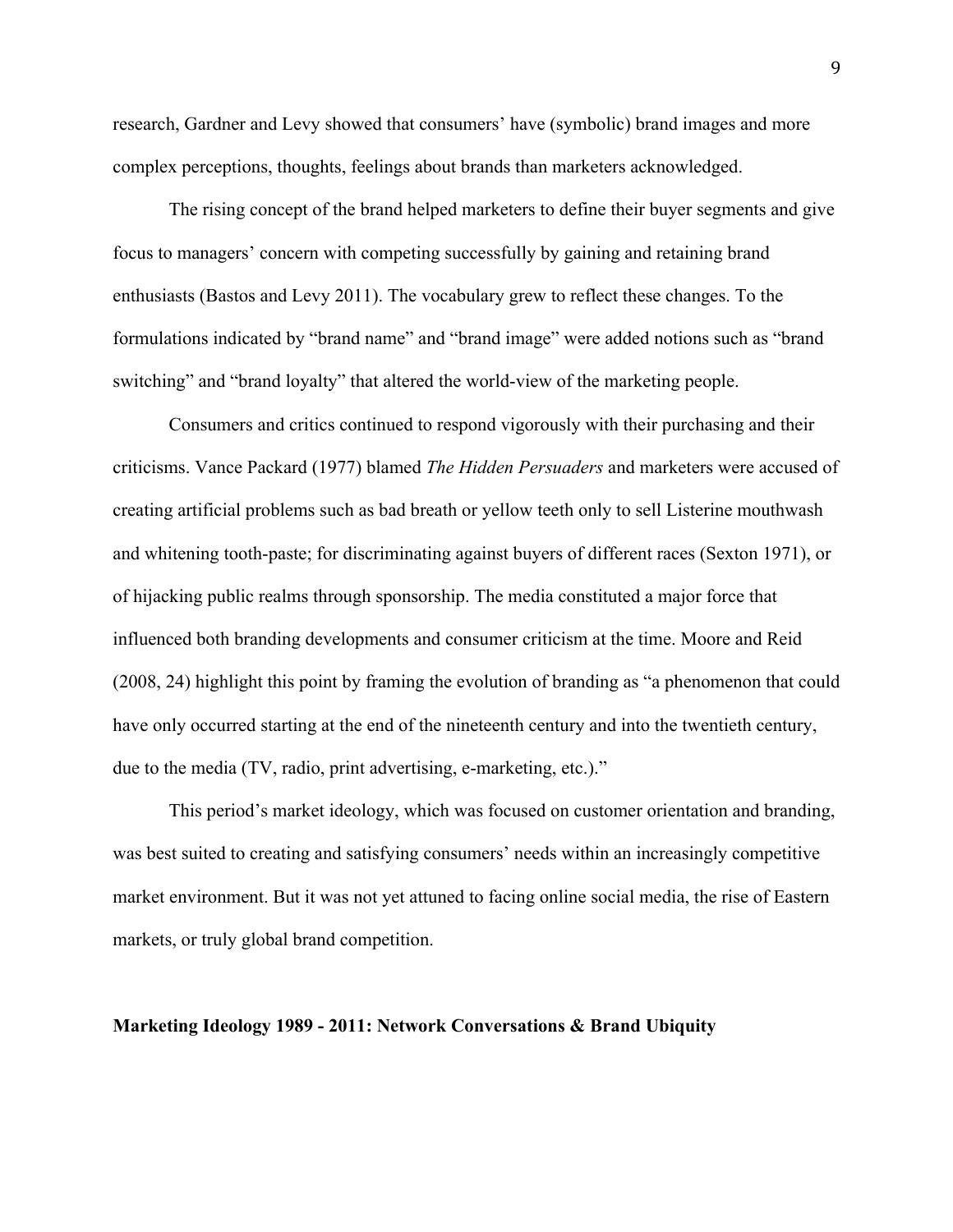The concept of customer orientation continued to define the relevant marketing objectives, strategies, and research topics up to the present time. As a case in point, almost 100 years after Shaw (1912) introduced the idea of customer orientation, Gebhardt, Carpenter and Sherry (2006) presented a model in the *Journal of Marketing* that explains how companies can become more market/customer oriented.

In 1989, the Iron Curtain fell and opened many Eastern national borders for global trade. Online communication technologies also began to thrive and open new market opportunities. Driven by instant and global online communication, Western consumers became more critical, elusive, and contradictory (Firat and Venkatesh 1995). The new social media gave rise to "superempowered individuals" (Friedman 1999, 14) and groups that can leverage brands from nameless marks to global superstars within a few days, and take them down in the same time. Humorous videos such as David Carrol's famously influential "United [Airlines] Breaks Guitars" song on YouTube (see youtube.com/watch?v=5YGc4zOqozo and Deighton and Kornfeld 2010) are able to render a promising marketing plan entirely obsolete within a day. In the fashion publishing industry, global networks turned some enthusiastic consumers into globally admired bloggers that - like "Fashionista", "The Satorialist", or "The Cherry Blossom Girl" - became affluent women's primary source for fashion inspiration, thus forcing established fashion magazines to rethink their traditional value propositions. The Wall Street Journal has moved dramatically from its original focus on the financial district to a wide-ranging and sophisticated discussion of world cuisines, wine, architecture, *haute couture*, and all the arts.

Thus, in some corners of the Western markets, marketers send out messages that consumers discuss with their local friends, but others send out messages that consumers evaluate, disseminate, reinterpret or overthrow instantly and globally. The related marketing ideology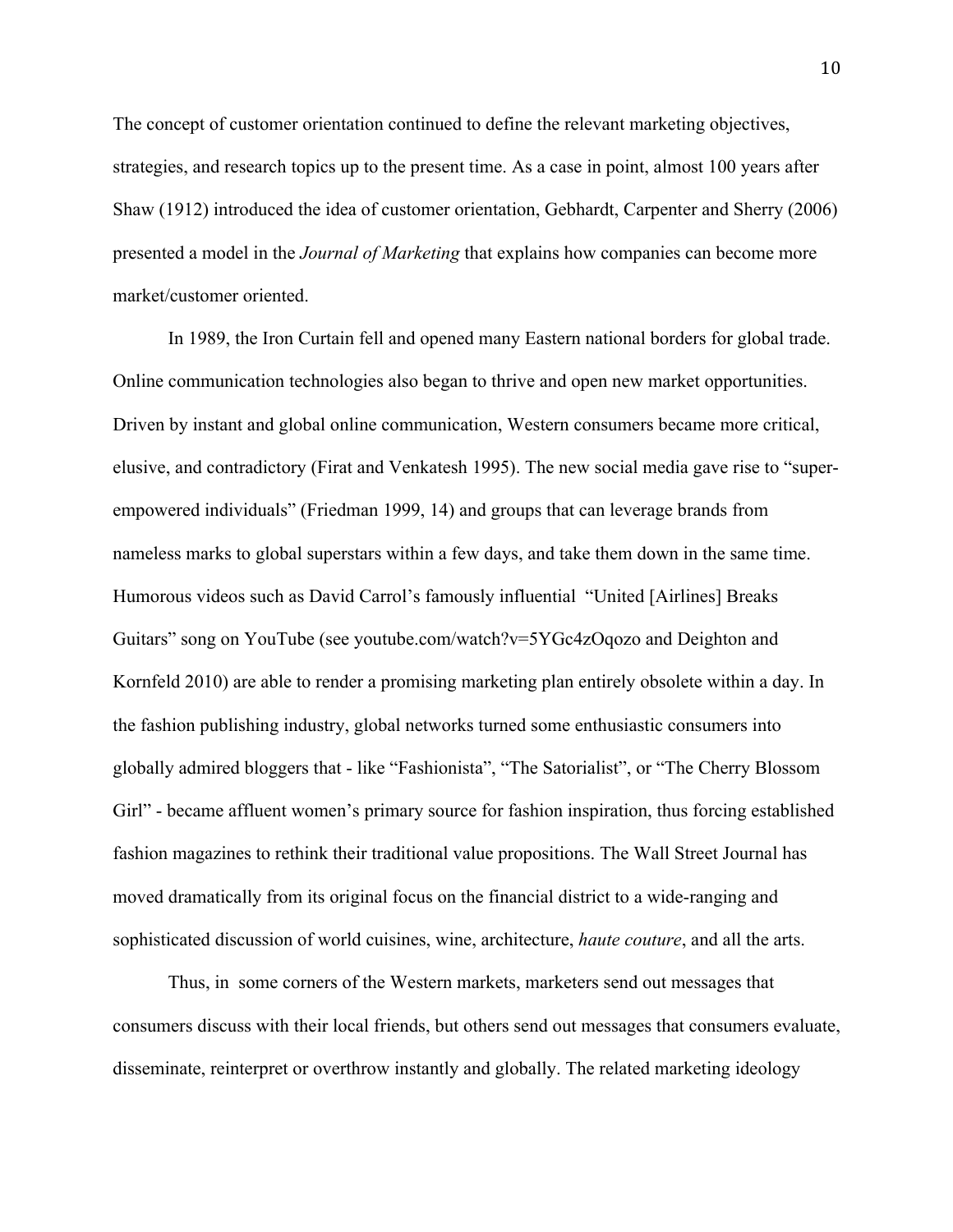gained a new narrative stand that considered some markets as conversations. As Levine and colleagues (Levine et al. 1999) portray it in "The Cluetrain Manifesto", a powerful global conversation has begun. Through the Internet, people discover and invent new ways to share knowledge with electronic speed. As a direct result, markets get smarter—and are getting smarter faster than many companies.

Marketing ideology in our current period tends to focus more on branding. The concept of the brand (Bastos and Levy 2011) turned out to be useful for focusing the manifold and multichannel marketing efforts in complex market environments. As it grew in importance, the concept of the brand morphed from a trademark and a logo into a complex network of social discourses that is animated by multiple brand interest groups talking about and materially expressing their ideas of the brand's intended meaning (Mühlbacher et al. 2006).

The growth of brand management and the new common use of the term also disseminated the idea that everything and everyone has a brand image. A sweep through everyday reporting in newspaper and magazine articles, and the Internet, shows the diffusion of the brand idea and the broad adoption of a branding-focused marketing ideology. Today, branding occurs at all levels of identity, such that once commodities have been identified, they become brands in themselves.

An example of this happening explicitly is noted by Emily Fredrix *(2010)* in "Baby carrots sport bold new look." She says, "Baby-carrot farmers are launching a campaign that pitches the little, orange, crunchy snacks as daring, fun and naughty—just like junk food…The goal is to get people to think of baby carrots as a brand they can get excited about.—not just a plain, old vegetable…'This campaign is about turning baby carrots into a brand,' said Jeff Dunn, CEO of Bolthouse Farms, the nation's top baby carrot producer… 'We think ultimately longterm here we're going to turn it into a very vital brand in the mind of consumers.'" (p. A13). The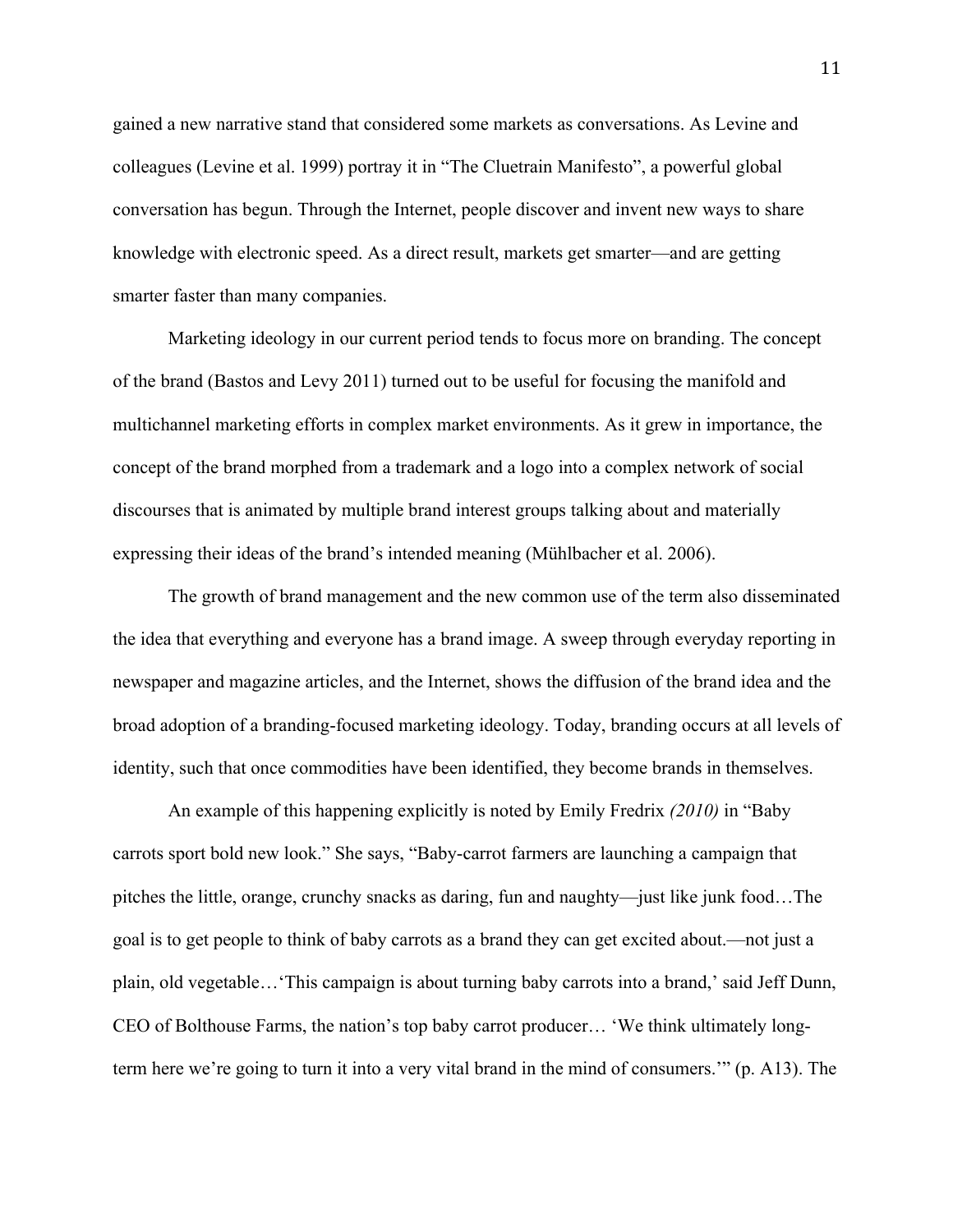marketer of a clementine citrus fruit is amazed at how rapidly his brand named Cuties has become practically a generic term.

In this wake, political parties, churches, schools, museums, the military, celebrities and all other individuals come to be understood and then "managed" as brands. Margot Wallace (2010), for instance, consults to museums and writes on her website that "Branding is no longer a marketing decision but a business imperative. Today's museums must compete for visitors' attention not only with fellow cultural institutions but a myriad of other leisure venues, from theme parks to concert halls." Similarly, Eric Gorski (2010) notes on the internet: "Consider it a cautionary tale for colleges embarking on marketing and branding campaigns designed to set themselves apart in the cutthroat competition to gain prestige and grab their share of a shrinking student pool. Fifteen years ago, the term 'branding' was virtually unheard of in higher education. The idea of selling college like a luxury vehicle was viewed as antithetical to the academic mission. Although pockets of resistance remain, it'd be difficult these days to find a four-year college that hasn't gone through the institutional soul searching and subsequent marketing blitz that typically goes with being a 'Brand U.'…Pushing the marketing envelope carries risks and rewards."

These articles reflect the thriving dynamic that once people, things, institutions or even nations begin to recognize themselves as "in competition" with other people, things, institutions, or nations, they turn their family names and professional offerings into brands, give them a logo, a DNA, and a competitive positioning, and cultivate them systematically (e.g. Füller et al. 2008). As branding grew and flourished, marketing thinkers who believed that only what gets measured gets done developed measures of the financial value of brands. David Aaker (1996) and Kevin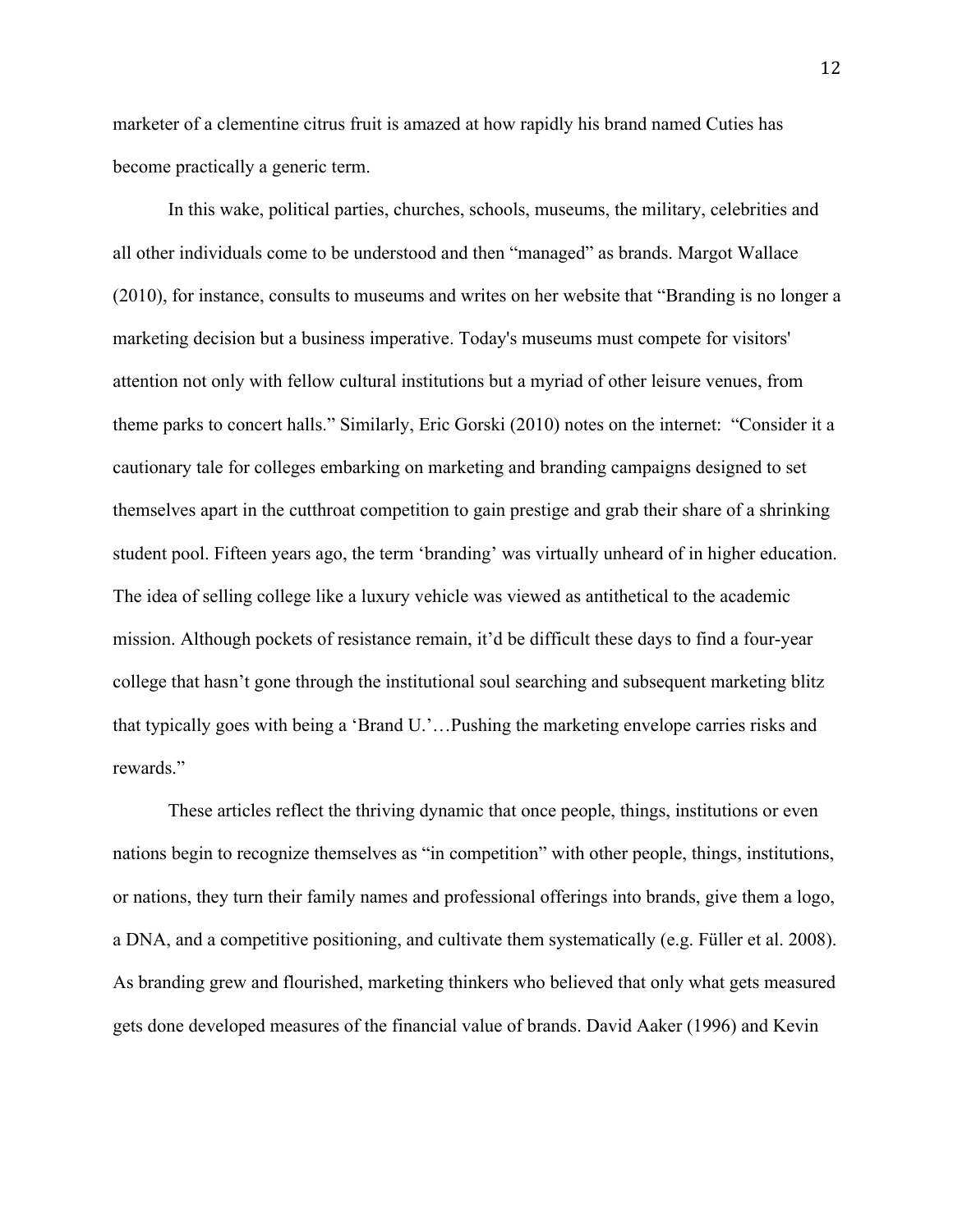Keller (1993) wrote extensively on the topic of "brand equity," fitting the branding ideology into a traditional money-making marketing ideology.

Consumers also jumped on the "brand wagon." From their side of the marketing exchange, they accept brands from product owners, but in doing so brand themselves to meet their own needs and to create their own identities. Consumers determine which brands to buy or refuse, and what pattern of brands to organize into their lifestyles (Levy 1963). Consumers see commercial brands as having "brand personalities" (Aaker 1997) and as such come to have "brand relationships" (Fournier 1998) with them. Consumers also modify brands and use them for their own purposes. They may consume them personally, privately, or join a "brand community" and become active in the "co-creation" of the brand (Muñiz and O'Guinn 2001; Schau et al. 2009).

Through the perpetuation of the classic colonial tradition of using cheap foreign labor for domestic cost leadership, Western companies gradually leveraged the labor markets of Eastern economies and thus created new affluent consumers (Zhao and Belk 2008). Aided by training international marketing professionals in marketing technology and ideology at Western universities, marketing academics also contributed to creating new and ambitious international competitors. Two exploratory surveys among marketing undergraduate students in the U.S. from 2006 and 2008 provide some indexical insight. In the first study students rated brands from China, Indonesia, India, and South Korea predominantly as sources of raw material, cheap labor, and cheaply made products (i.e. fitting the first three levels of Levy's seven-step developmental process) and Japan, France, Germany, and the United States as sources of good value, high quality, and creativity. In the second survey two years later, however, Japan and South Korea stood out for the progress they have made in elevating their brands. Although these surveys were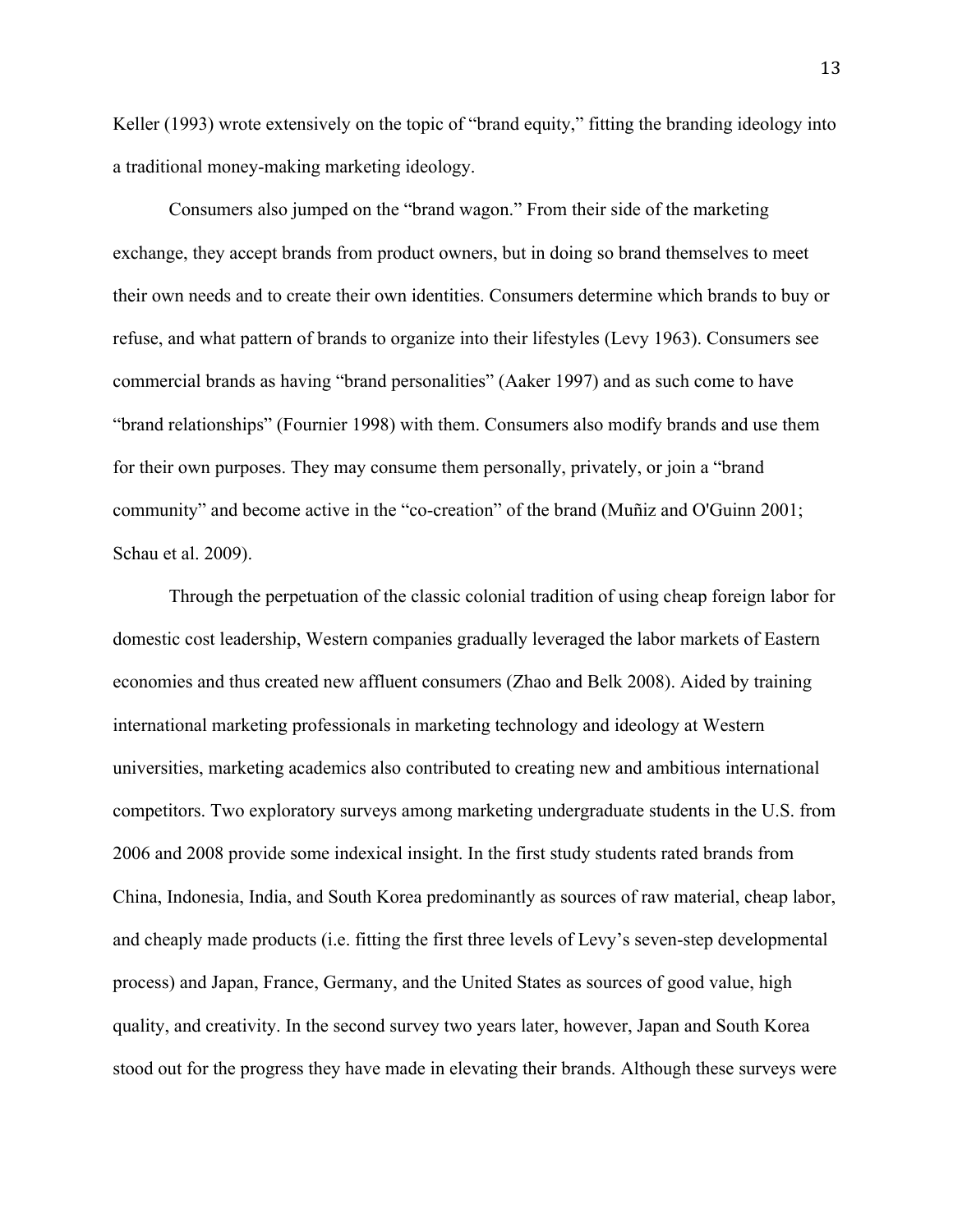taken as a small casual sample, the results are clear and consistent, and show some subtlety. It is striking to note that in 1991 Levy saw doubt expressed in the media about Asia's ability to be creative (1991, 443), but 15-17 years later both Japan and South Korea stand out for the progress they have made in elevating their brands. In this process of development, the Western marketing ideology and its technologies are adapted to local needs and market traditions that Western marketers may fail to fully comprehend.

At the end of the 2000s decade, marketing ideology appears to have preserved its basic world-view and general ideas about its socio-cultural contribution, but significantly extended the technological keyboard on which it strikes its appealing chords. The concept of the brand as a complex socio-cultural phenomenon entered center stage of the Western marketing ideology and started to unfold its power in Eastern markets (Cayla and Eckhardt 2008).

Differences in culture may make differences in how the branding ideology is incorporated. Karababa (2012) rejects the imposition of a single historical trajectory of western modernization, saying "there are alternative historical trajectories in the early modern period which have formed today's multiple modern consumer cultures" (p. 13). The particularities of the Ottoman context with its aesthetic, emotional, and playful communicative actions are examined as an example of Islamic ethics. Similarly, Gao (2012) discusses the consequences for consumer rights in considering Chinese nationalism and its impact on foreign brands.

#### **Marketing Ideology 2012 & beyond?**

Where is marketing ideology going from here? Traditional forces resist change: financial systems with their marketing of money and its derivatives and their love of leveraging, are controversial influences; and governments fight universal trade by imposing protective tariffs. Thus, we have the first of three scenarios. The "dark scenario" is one in which constructive free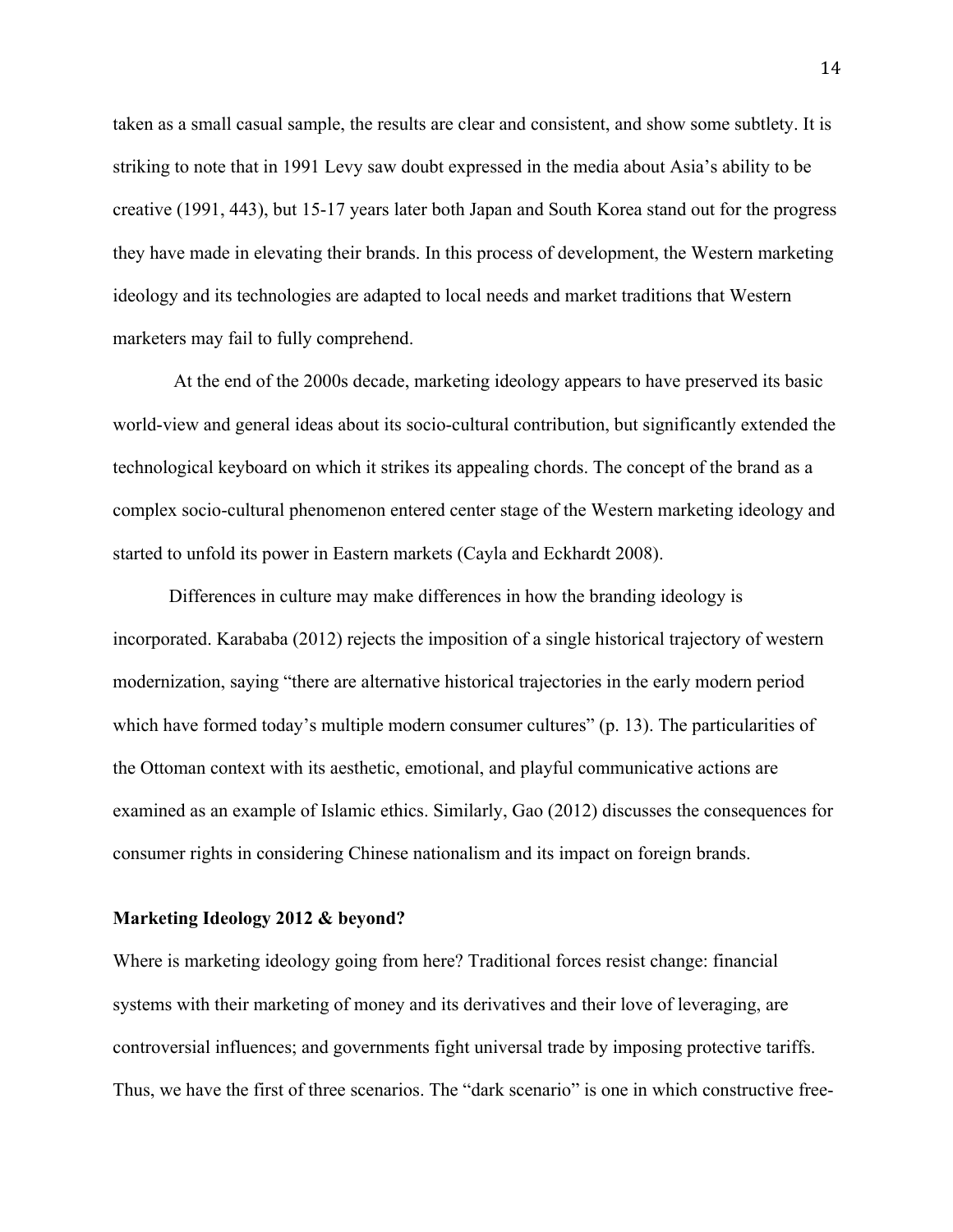market forces are offset or interfered with by nationalists, religious fanatics, and power-hungry, corrupt, and dishonest actors who implement the worst of marketing ideologies

But hopefully and optimistically, let us imagine that John Maynard Keynes was right in 1930 when he predicted in some "nice scenario" that one day capitalism will have fulfilled its goal of providing consumers with what they need and consumers will spend more time "singing together" rather than spending more money. The gross domestic product of Austria, for instance, rose 1.6% in average per year since 2000, whereas the new, emerging EU countries Slovakia or Latvia grew 4.7 percent in average (WKO 2011). This might be just a temporary phenomenon, but it is also possible that the more saturated Western European consumers decide to stick to their present consumption levels rather than wanting to spend ever more and more (Uchatius 2011, 23-24). The marketing ideology that has measured success in terms of growth of shareholder wealth may face continued stagnation, or even an overall decline in spending as part of the struggle to reduce indebtedness.

Under such conditions, Western marketing ideology may heed Kotler's (2011, 123) call for "reinventing marketing" based on balancing sustainability goals with "Something between a zero-growth goal and a modest-growth goal" (Kotler 2011, 133)? Will marketing ideology accept that wants "are culturally influenced and strongly shaped by marketing and other forces" (Kotler 2011, 133) and then strive for creating less wants? What would such an ideology look like? And are we really facing a commercial zero-sum game - as was believed in the mercantilist, pre-marketing era? The emerging ideology seems to note that growth is appreciated as long as it does not exploit people and nature.

Once consumers and political decision makers begin to act upon their calls for more sustainability (cf. Devinney et al. 2010), marketers will inevitably use their skills for delivering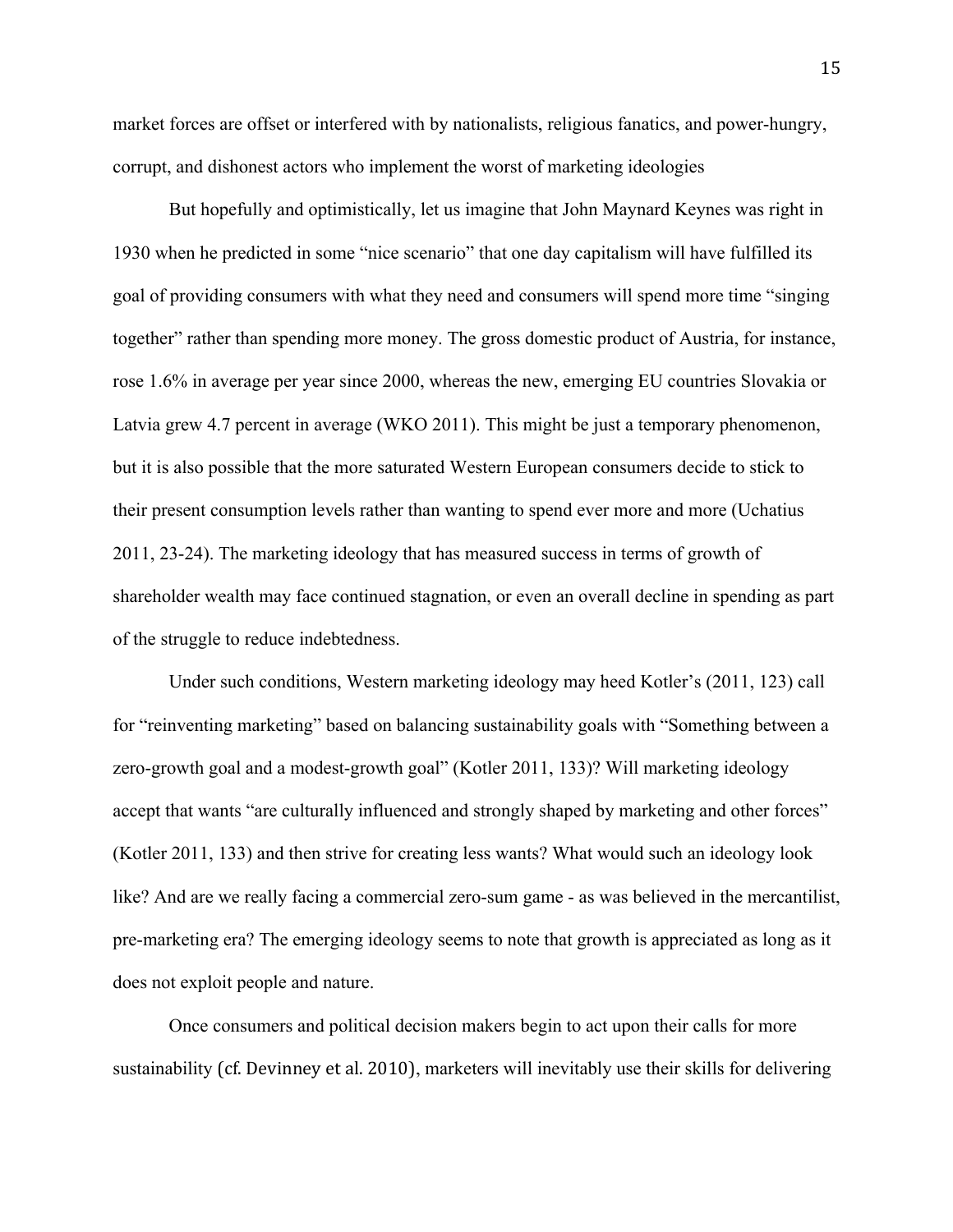more value from fewer resources, and watch their reputation even more. Reputation, in turn, is the cornerstone of branding ideology, which brings us to our most idealistic outcome. In the third "bright scenario", Let us imagine that global consumers ask more and more for marketers' to do "good," i.e. not only catering to their customers' diverse needs in ever new and interesting ways, but also to their moral views of the world. Then commercial entities will become hypersensitive about their brands while furthering their goals. As brands enter center stage, marketing becomes a function of branding, instead of branding being a function of marketing. If success with marketing was to be profitable, success with branding is to be regarded as having a desirable reputation.

Levy notes in 1974 that branding achieves a desirable reputation by creating an ideal blend of function (products, tools, attributes, clever use of resources), humanity (psycho-social, segment, culture benefits), and aesthetics (the arts and all the senses) (Levy 1974, see Figure 1).

 $\mathcal{L}_\mathcal{L} = \{ \mathcal{L}_\mathcal{L} = \{ \mathcal{L}_\mathcal{L} = \{ \mathcal{L}_\mathcal{L} = \{ \mathcal{L}_\mathcal{L} = \{ \mathcal{L}_\mathcal{L} = \{ \mathcal{L}_\mathcal{L} = \{ \mathcal{L}_\mathcal{L} = \{ \mathcal{L}_\mathcal{L} = \{ \mathcal{L}_\mathcal{L} = \{ \mathcal{L}_\mathcal{L} = \{ \mathcal{L}_\mathcal{L} = \{ \mathcal{L}_\mathcal{L} = \{ \mathcal{L}_\mathcal{L} = \{ \mathcal{L}_\mathcal{$ 

 $\mathcal{L}_\mathcal{L} = \{ \mathcal{L}_\mathcal{L} = \{ \mathcal{L}_\mathcal{L} = \{ \mathcal{L}_\mathcal{L} = \{ \mathcal{L}_\mathcal{L} = \{ \mathcal{L}_\mathcal{L} = \{ \mathcal{L}_\mathcal{L} = \{ \mathcal{L}_\mathcal{L} = \{ \mathcal{L}_\mathcal{L} = \{ \mathcal{L}_\mathcal{L} = \{ \mathcal{L}_\mathcal{L} = \{ \mathcal{L}_\mathcal{L} = \{ \mathcal{L}_\mathcal{L} = \{ \mathcal{L}_\mathcal{L} = \{ \mathcal{L}_\mathcal{$ 

# Insert branding pyramid figure about here

Branding creates its own goals and sense of desirability that is attractive because it is not necessarily focused on making money in the way that marketing is traditionally perceived to be. Milton Friedman envisioned a free market qualified only by avoiding deceit and fraud; but creating the reputation of a brand has the more interesting purpose of developing a particular character and drawing adherence from its devotees. The inclusion of creative arts is one of its special merits. For example, the website http://www.brandimage.com says "Design is the Best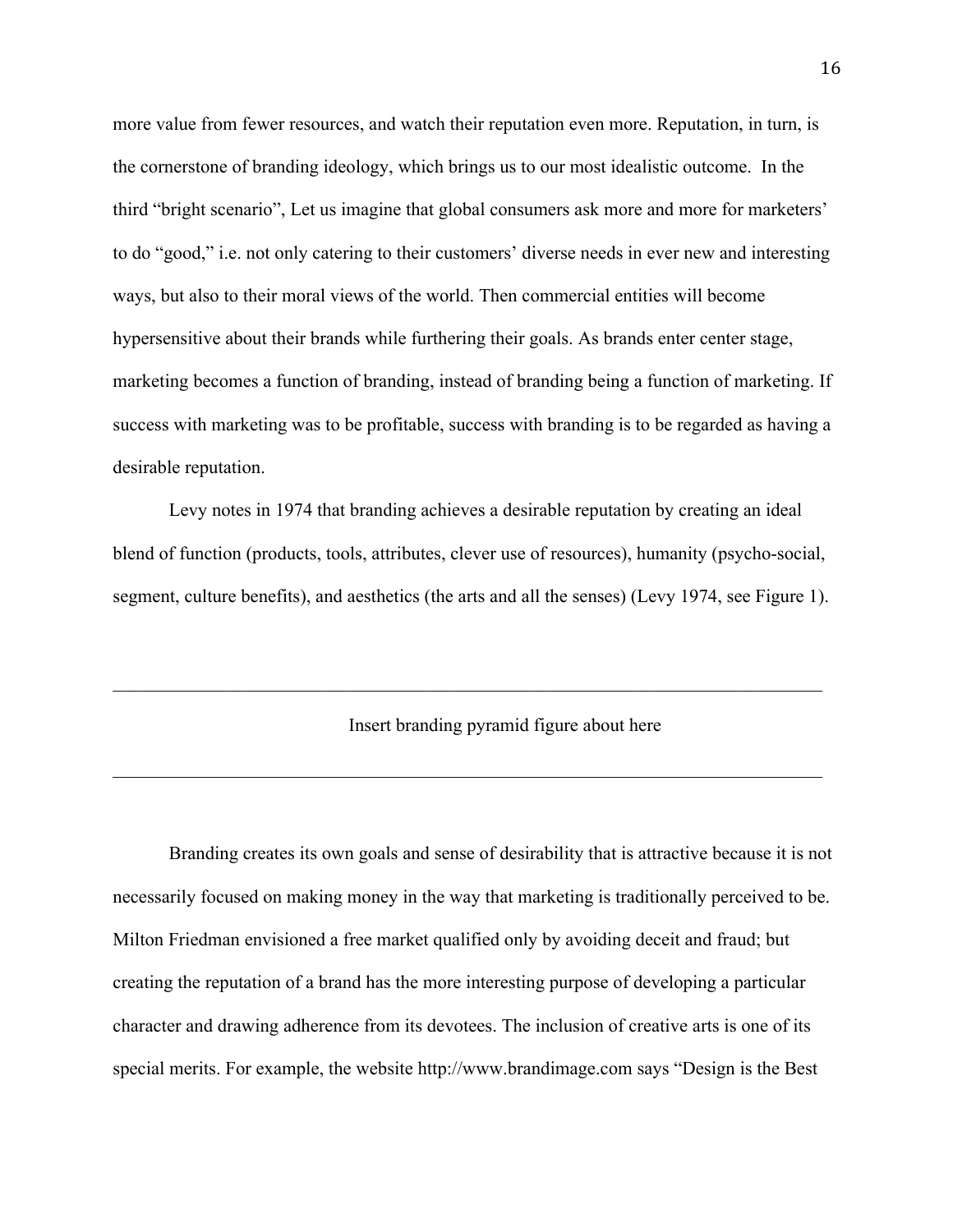Way to Build Brands. We believe design is one of the most powerful tools for brands to create strong relationships with their customers." The inclusion of moral values into the brands' narratives is another special merit of branding ideology. Holt (2002) notes, for example, that consumers will eventually demand from companies to become "citizen artists," e.g. as stalwart citizens of the community that they serve. Yet, what is considered a "contribution" might differ largely among societies or (brand) communities, even with respect to "good" ecological conduct (Luedicke et al. 2010).

For example, youth and subcultural brands may colloquially be so *good* that the street says they are *bad*. Similarly, the most successful brand is both *hot* and *cool* at the same time. To be greatly appealing is to be cool. To be greatly appealing and immediately desirable is also to be hot. An informal survey among undergraduates asked for the names of brands that were cool. Another survey asked for the names of brands that were hot. Two brands stood out for the most mentions. Both Nike and Apple were named as cool, testimony to their excellence in serving the market with their products; but the top brand named also as hot was Apple for the immediacy and intensity of its appeal. The many obituaries for Steve Jobs stressed the role of both technology and aesthetics as keys to his creation of the world's most successful brand.

How did Apple deliver on the emerging moral values dimension? Apple's devices may have raised the aesthetics bar for computer products, but also helped consumers overcome their frustrations with the "paradoxes of technology" (Mick and Fournier 1998). For instance, most prior IT products enabled consumers to do many things more efficiently, but also imposed a feeling of incompetence to master the technology. In the wake of this predominant achievement, few Apple enthusiasts cared enough about the computers' ecological footprint or the company's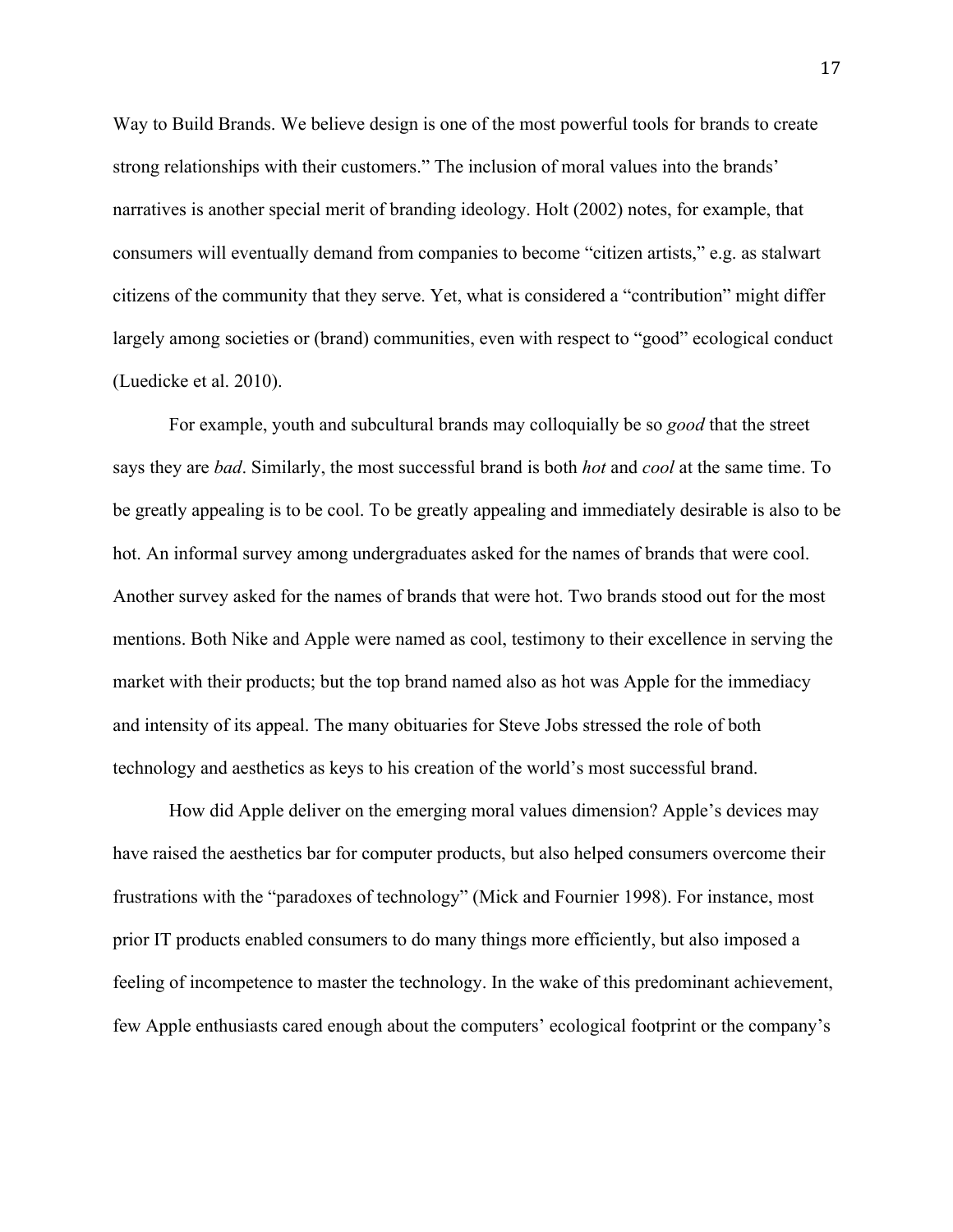handling of exploitative labor conditions to not buy the latest Apple device. Or is it just the lack of as competitor with a better reputation?

The point is not that corporations become self-sacrificing benefactors of the public or will abandon the profit motive without which they would fail, but that since the 1950s they have become especially sensitive to the need for the socio-psychological and aesthetic enhancement of their brands. They are more aware than ever of the necessity of building relationships with their customers based on more than product function but on the salience of reputation. A recent outstanding example is the way the AFA Company had to file for bankruptcy because its useful ground beef product became distastefully known as "pink slime."

In practice, also, when marketing ideology and branding ideology are in conflict, the outcome may be determined by the competitive views in a society of laws. A paradigmatic case in point is the attempt by Rosemont Copper, a Canadian company, to create an open pit copper mine in southern Arizona. In traditional fashion, Rosemont seeks permission to excavate copper for global sale, to meet the great demand for copper, especially in China. If successful, it will profit enormously by mining tons of copper on land that is both public and private. The company needs permits from federal, state, and local agencies. Residents in the area are divided about the proposal. On the company's side are the potential jobs and claims of beneficial effects on the economy; opposed are claims about the destructive immediate and long term environmental effects on the water, the air, and the scenery, indicating a negative physical and aesthetic impact on the public. Rosemont is expending much money and an intense effort to influence the decision with placating proposals about mitigation and restoration, and assertions of its legal rights. It is promoted by a local citizen who ran for mayor of Tucson; and it seeks to enhance the perception of its brand virtue by full page advertisements congratulating happy-looking student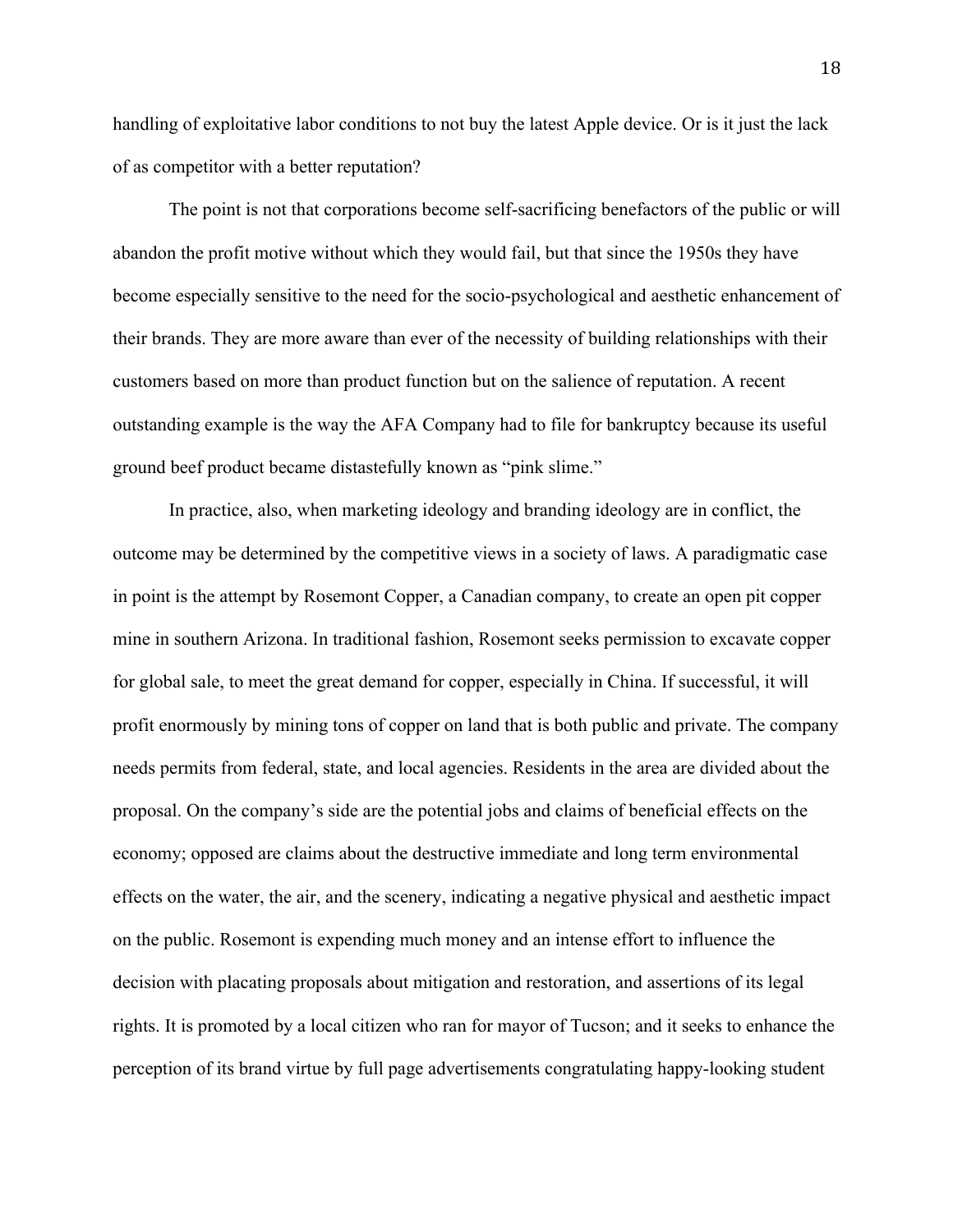recipients of Rosemont Copper scholarships. Agency bureaucrats and the courts will decide the outcome.

In summary, we propose that owing to an intensifying and globalizing competition branding may overtake marketing ideology as a more glamorous and sophisticated as well as virtuous idea. It means having a vision that is implemented by suitable forms of expression, tangibly, with imaginative language and artistic visualization rather than pursuing less inspiring commercial goals. Branding, like all other human activities, will vary with the motives of the brander. Like Apple, an ideal brand comes to be the epitome of its product, hopefully blending its function with visual distinction and great human service. Perhaps an ideology to strive for.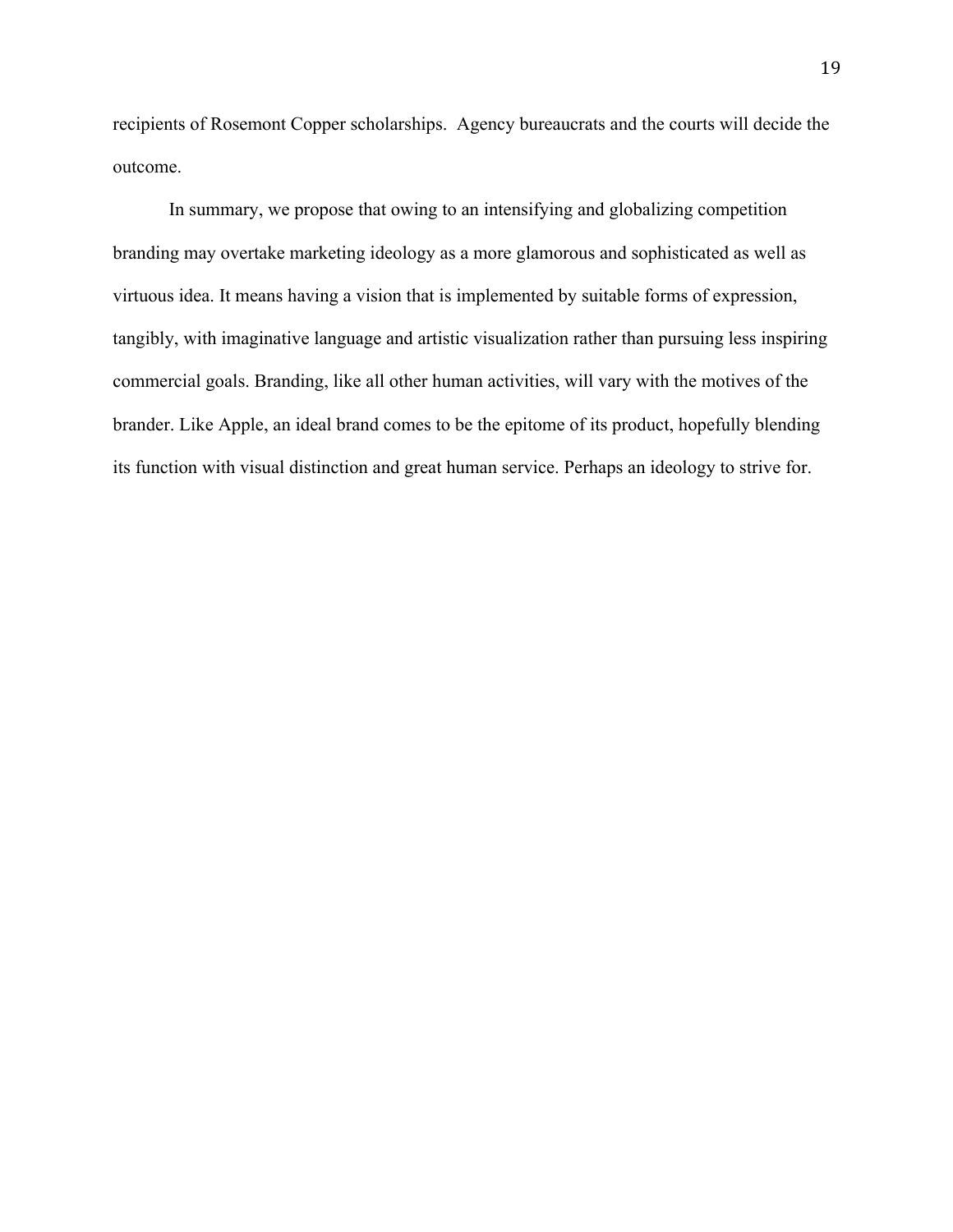Figure 1: Ideal Brand Pyramid

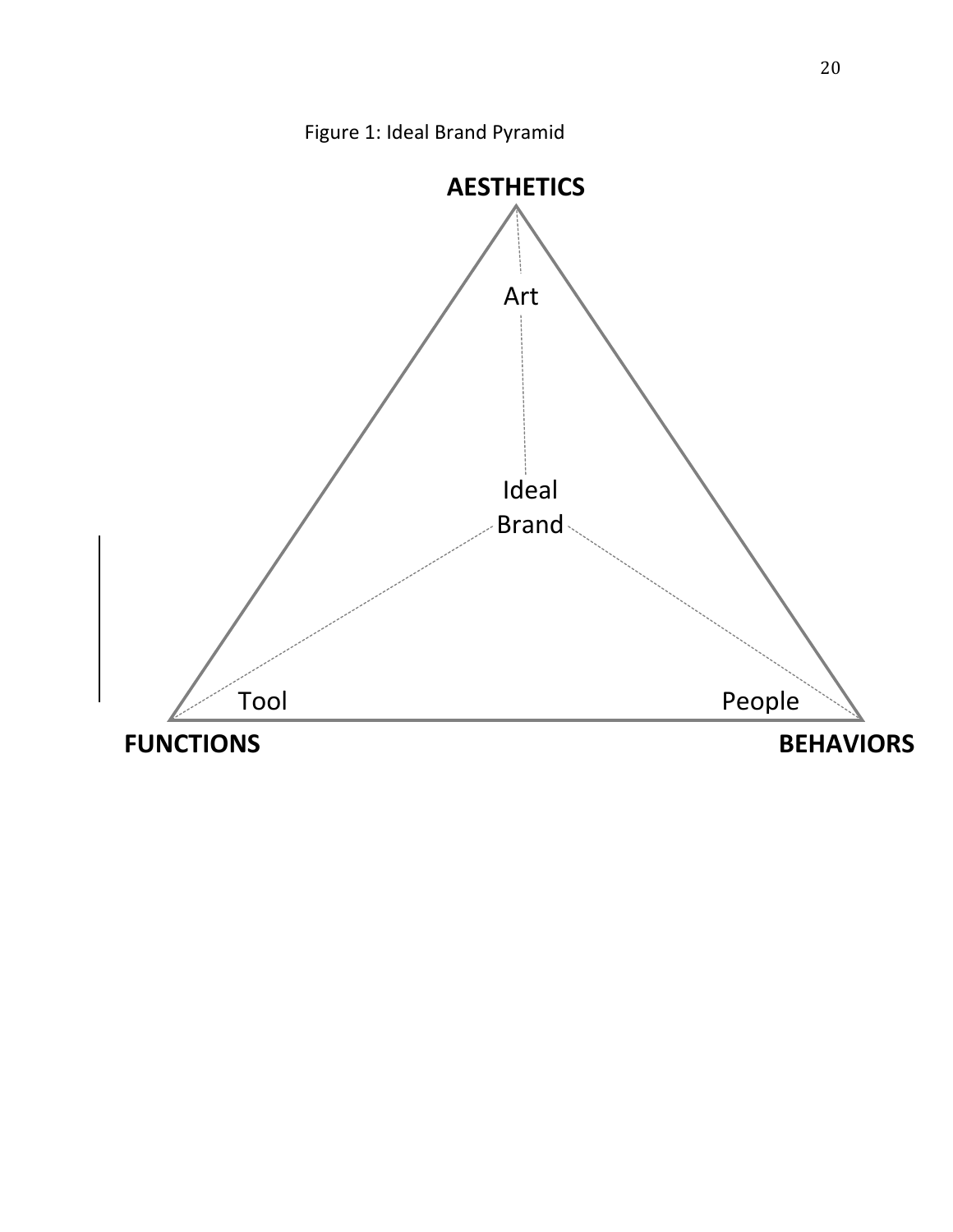# **References**

- Aaker, David A. (1996), "Measuring Brand Equity Across Products and Markets," *California Management Review,* 38 (3), 102-131.
- Aaker, Jennifer (1997), "Dimensions of Brand Personality," *Journal of Marketing Research,* 34 (3), 347-357.
- Ajzen, Icek and Martin Fishbein (1970), "The Prediction of Behavior from Attitudinal and Normative Variables," *Journal of Experimental Psychology,* 6 (4), 466-87.

Bartels, Robert (1988), *The history of marketing thought*, Columbus, OH: Publishing Horizons.

- Bastos, Wilson and Sidney J. Levy (2011), "The Concept of Branding,"*???,* (???), ???
- Borden, Neil H. (1965), "The Concept of the Marketing Mix," in *Science in marketing*, ed. G. Schaertz, Chichester: Wiley, 386-397.
- Brown Jr., Edmund (1925), *Marketing*, New York, NY: Harper & Bros.
- Browne, John (1957 [1589]), *The Marchants Avizo*, Cambridge, MA: Harvard Graduate School of Business Administration.
- Bubik, Roland (1996), "Geschichte der Marketing-Theorie Historische Einführung in die Marketing-Lehre," *Europäische Hochschulschriften,* Band 1889

Butler, Ralph Starr (1917), *Marketing Methods*, New York: Alexander Hamilton Institute.

Cayla, Julien and Giana M. Eckhardt (2008), "Asian Brands and the Shaping of a Transnational Imagined Community," *Journal of Consumer Research,* 35 (2), 216-30.

Cherington, Paul Terry (1921), *The Elements of Marketing*, New York, NY: Macmillan.

- Clark, Fred Emerson (1924), *Principles of marketing*, New York: Macmillan Co.
- Converse, Paul D. (1927), *Selling Policies*, New York, NY: Prentice-Hall.

\_\_\_\_\_\_ (1959), *Fifty Years of Marketing in Retrospect*, Austin, TX: University of Texas.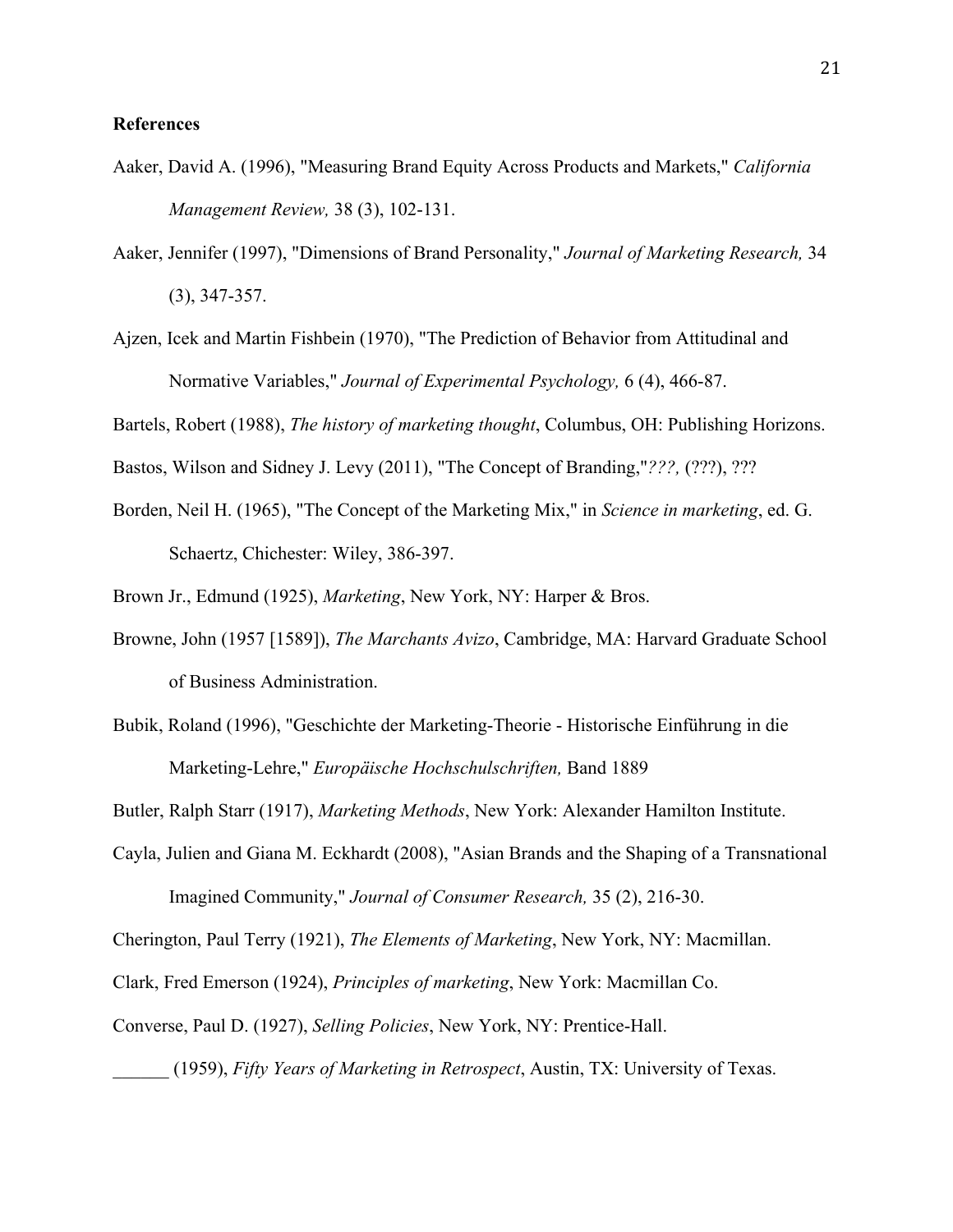- Crockett, David and Melanie Wallendorf (2004), "The Role of Normative Political Ideology in Consumer Behavior," *Journal of Consumer Research,* 31 (3), 511-28.
- Dameron, Kenneth (1938), "The Consumer Movement," *Harvard Business Review,* 17 (3), 271- 90.
- Dawson, Michael C. (2001), *Black Visions: The Roots of Contemporary African-American Political Ideology*, Chicago: University of Chicago Press.

Defoe, Daniel (1726), *The Complete English Tradesman*, London: Edinburgh.

- Deighton, John and Leora Kornfeld (2010), "United Breaks Guitars," *Harvard Business School,* ECCH case No. 9-510-057.
- Devinney, Timothy, Pat Auger and Giana M. Eckhardt (2010), *The Myth of the Ethical Consumer*, Cambridge, UK: Cambridge University Press.
- Firat, Fuat A. and Alladi Venkatesh (1995), "Liberatory Postmoderism and the Reenchantment of Consumption," *Journal of Consumer Research,* 22 (3), 239-67.

Fisk, George (1967), "Marketing Systems: An Introductory Analysis,"

Fournier, Susan (1998), "Consumers and Their Brands: Developing Relationship Theory in Consumer Research," *Journal of Consumer Research,* 24 (4), 343-73.

Fredrix, Emily (2010), "Baby carrots sport bold new look," *Wall Street Journal,* Sept. 04, A13.

Friedman, Thomas L. (1999), *The Lexus and the Olive Tree*, New York: Farrar, Strauss Giroux.

- Füller, Johann, Marius K. Luedicke and Gregor Jawecki (2008), "How Brands Enchant: Insights From Observing Community Driven Brand Creation," in *Advances in Consumer Research*, Vol. 35, Memphis, TN: Association for Consumer Research, 359-66.
- Fullerton, Ronald A. (1988), "How Modern is Marketing? Marketing's Evolution and the Myth of the 'Production Era'," *Journal of Marketing,* 52 (1), 108-136.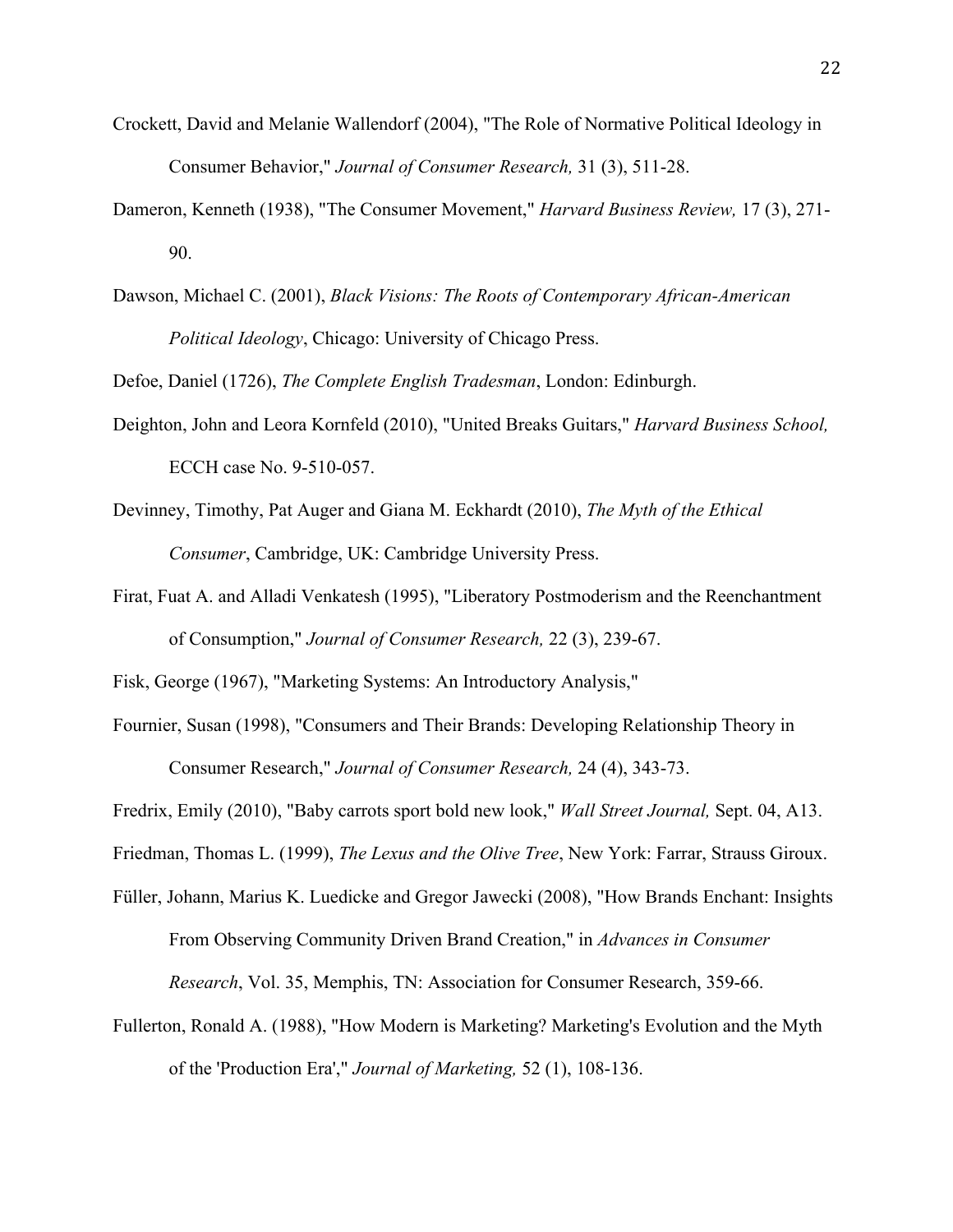- Gardner, Burleigh B. and Sidney J. Levy (1955), "The Product and the Brand," *Harvard Business Review,* 33 (2), 33-40.
- Gebhardt, Gary F., Gregory S. Carpenter and John F. Sherry Jr. (2006), "Creating a Market Orientation: A Longitudinal, Multifirm, Grounded Analysis of Cultural Transformation," *Journal of Marketing,* 70 (October), 37-55.
- Gorski, Eric (2010), "Drake University Gets Bad Grade on "D+" Ad Campaign," http://www.denverpost.com/nationworld/ci\_16114173, [11/17/2011].
- Holt, Douglas B. (2002), "Why Do Brands Cause Trouble? A Dialectical Theory of Consumer Culture and Branding," *Journal of Consumer Research,* 29 (1), 70-90.
- Hotchkiss, George Burton (1938), "Milestones of Marketing. A brief history of the evolution of market," pp. xvi. 305. ; 8o.
- Karababa, Emenegül (2012), "Approaching non-western consumer cultures from a historical perspective: The case of early modern Ottoman consumer culture," *Marketing Theory*, Vol. 12, 1: 13-25.
- Keller, Kevin Lane (1993), "Conceptualizing, Measuring, Managing Customer-Based Brand Equity," *Journal of Marketing,* 57 (1), 1-23.
- Kotler, Philip (2011), "Re-Inventing Marketing to Manage the Environmental Imperative," *Journal of Marketing,* 75 (4), 132-5.
- Lazer, William (1969), "Marketing's changing social relationships," *Journal of Marketing,* 33  $(1), 3-9.$
- Levine, Frederick, Christopher Locke, Doc Searls and David Weinberger (1999), *The Cluetrain Manifesto: The End of Business as Usual*, Cambridge, MA: Perseus Publishing.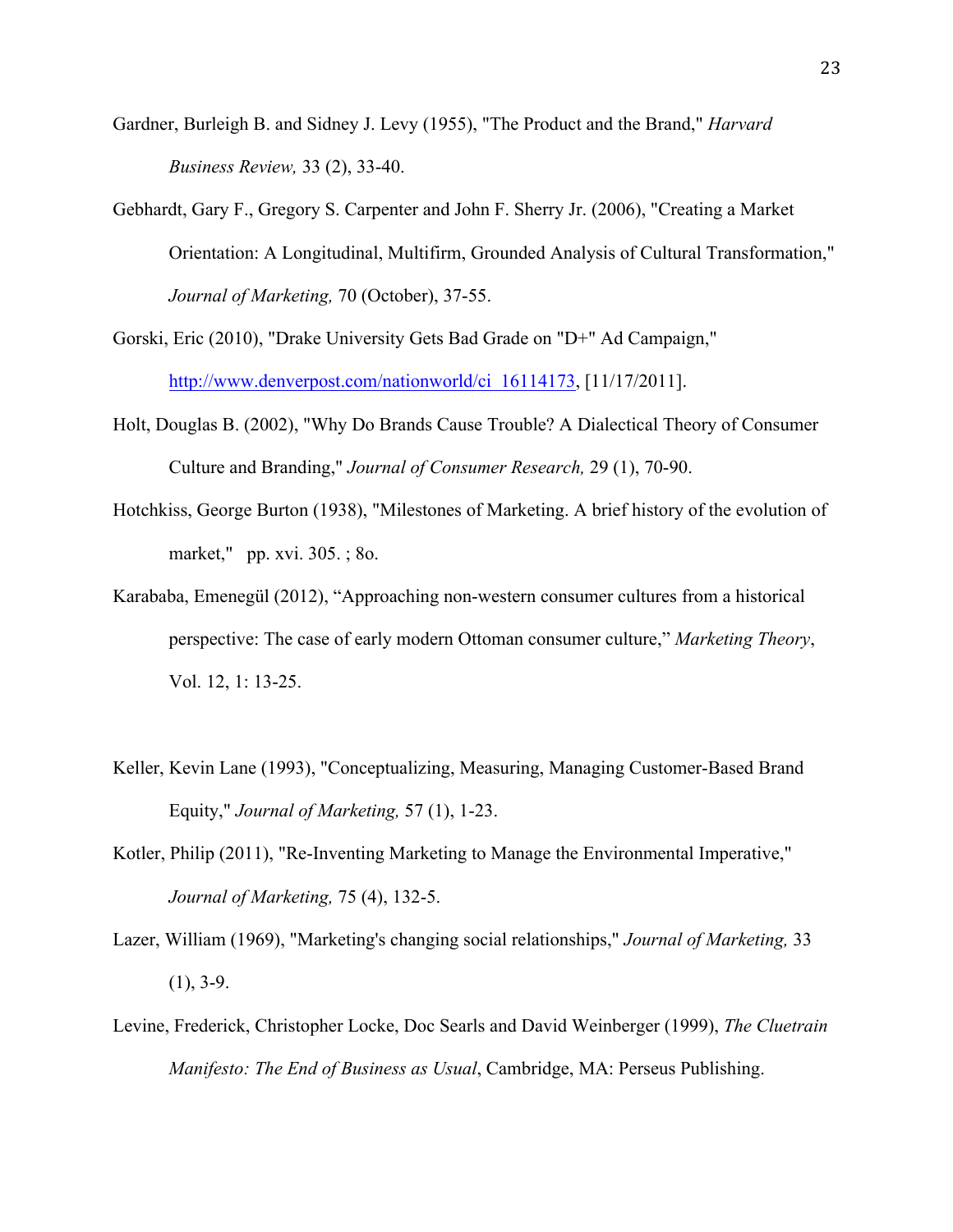- Levy, Sidney J. (1963), "Symbolism and Life Style," in *Proceedings, American Marketing Association*, ed. Stephen A. Greyser, 140-50.
	- \_\_\_\_\_\_ (1974), "Marketing and Aesthetics," in *Brands, Consumers, Symbols, and Research, American Marketing Association Summer Educators Conference*, Sage Publishing Company, 84-102.
- \_\_\_\_\_\_ (1991), "Marketing Stages in Developing Nations," in *Proceedings of the Third International Conference on Marketing and Development*, New Delhi, 430-434.
- Luedicke, Marius K. (2006), *A Theory of Marketing: Outline of a Social Systems Perspective*, Wiesbaden: Deutscher Universitäts-Verlag.
- Luedicke, Marius K., Craig J. Thompson and Markus Giesler (2010), "Consumer Identity Work as Moral Protagonism: How Myth and Ideology Animate a Brand-Mediated Moral Conflict," *Journal of Consumer Research,* 36 (6), 1016-32.
- Malinowski, Bronislaw (1961), *The Dynamics of Culture Change: An Inquiry Into Race Relations in Africa*, New Haven: Yale University Press.
- Malthus, Thomas Robert (1809), *An Essay on the Principle of Population*, 1st American, from the 3d London Ed., Washington, DC: R. C. Weightman.
- Maynard, Harold H., Walter C. Weidler and Theodore N. Beckmann (1939), *Principles of Marketing*, New York, NY: The Ronald Press Co.
- McCarthy, E. Jerome (1964), *Basic Marketing. A Managerial Approach*, 2nd Ed., Homewood/Ill.:
- Merchant (1684), *The Complete Tradesman*, Newby Hall.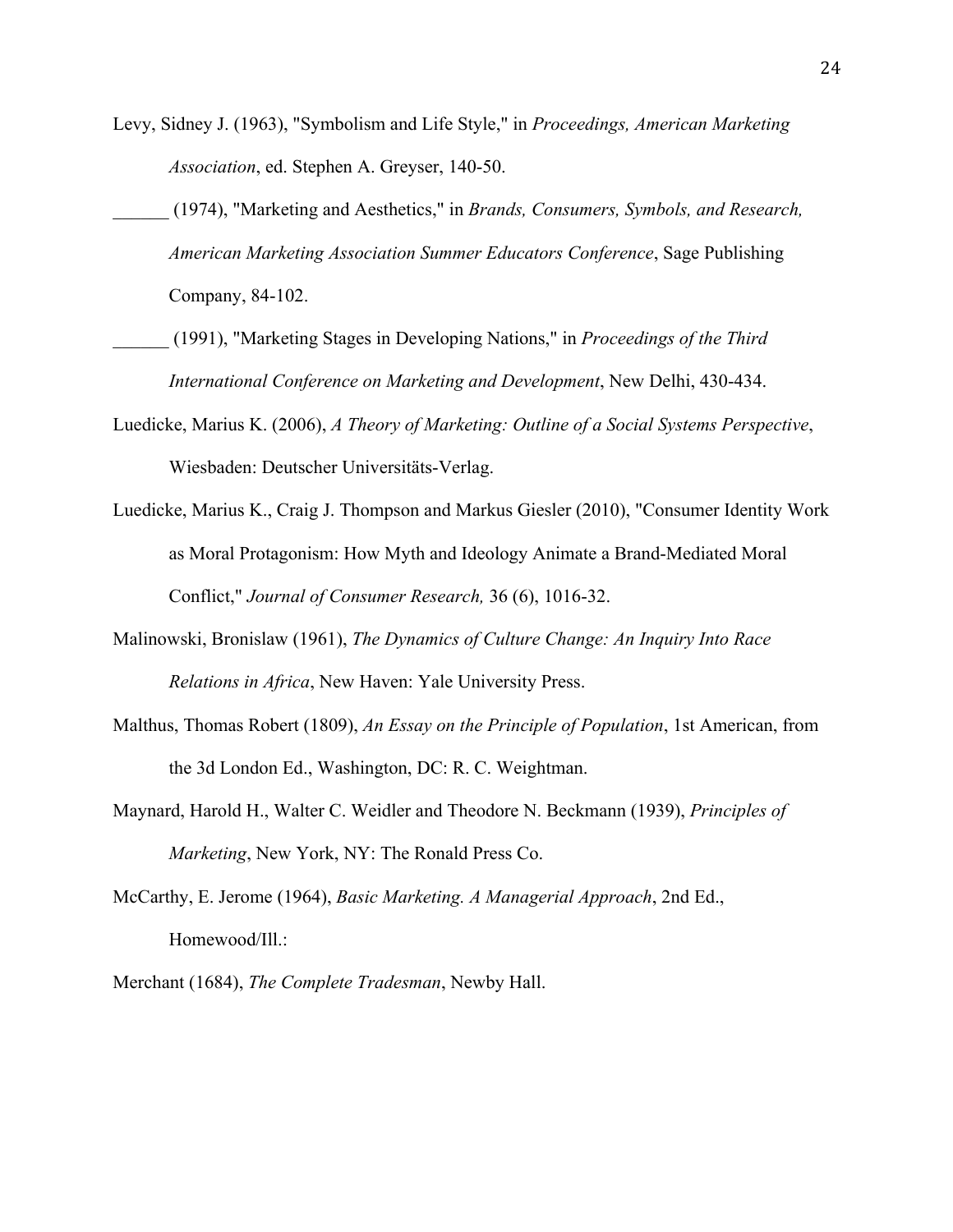- Mick, David Glen and Susan Fournier (1998), "Paradoxes of Technology: Consumer Cognizance, Emotions, and Coping Strategies," *Journal of Consumer Research,* 25 (2), 123-44.
- Moore, Karl and Susan Reid (2008), "The Birth of Brand: 4000 Years of Branding," *Business History,* 50 (4), 419-32, Available at: http://mpra.ub.unimuenchen.de/10169/1/MPRA\_paper\_10169.pdf.
- Mühlbacher, Hans, Andrea Hemetsberger, Eva Thelen, Christine Vallaster, Christine Kittinger, Rudolf Massimo, Johann Füller, Clemens Pirker and Robert Schorn (2006), "Brands as Complex Social Phenomena," in *Proceedings of the Thought Leaders International Conference on Brand Management*, Birmingham, UK: University of Birmingham.
- Muñiz, Albert M. Jr. and Thomas O'Guinn (2001), "Brand Community," *Journal of Consumer Research,* 27 (4), 412-32.

Packard, Vance O. (1977), *The Hidden Persuaders*, ???: Penguin Books.

- Porter, Michael E. (1979), "How Competitive Forces Shape Strategy," *Harvard Business Review,* March/April.
- Powell, Fred Wilbur (1910), "Co-operative Marketing of California Fresh Fruit," *Quarterly Journal of Economics,* 24 (2), 392-419.
- Schau, Hope Jensen, Albert M. Jr. Muñiz and Eric J. Arnould (2009), "How Brand Community Practices Create Value," *Journal of Marketing,* 73 (September), 30-51.
- Schwarzkopf, Stefan (2008), "Turning Trademarks Into Brands: How Advertising Agencies Created Brands in the Global Market Place,"

http://webspace.qmul.ac.uk/pmartins/CGRWP18.pdf, [11/18/2011].

Scott, William (1635), *An Essay on Drapery: Or, The Compleat Citizen*, Pernell.